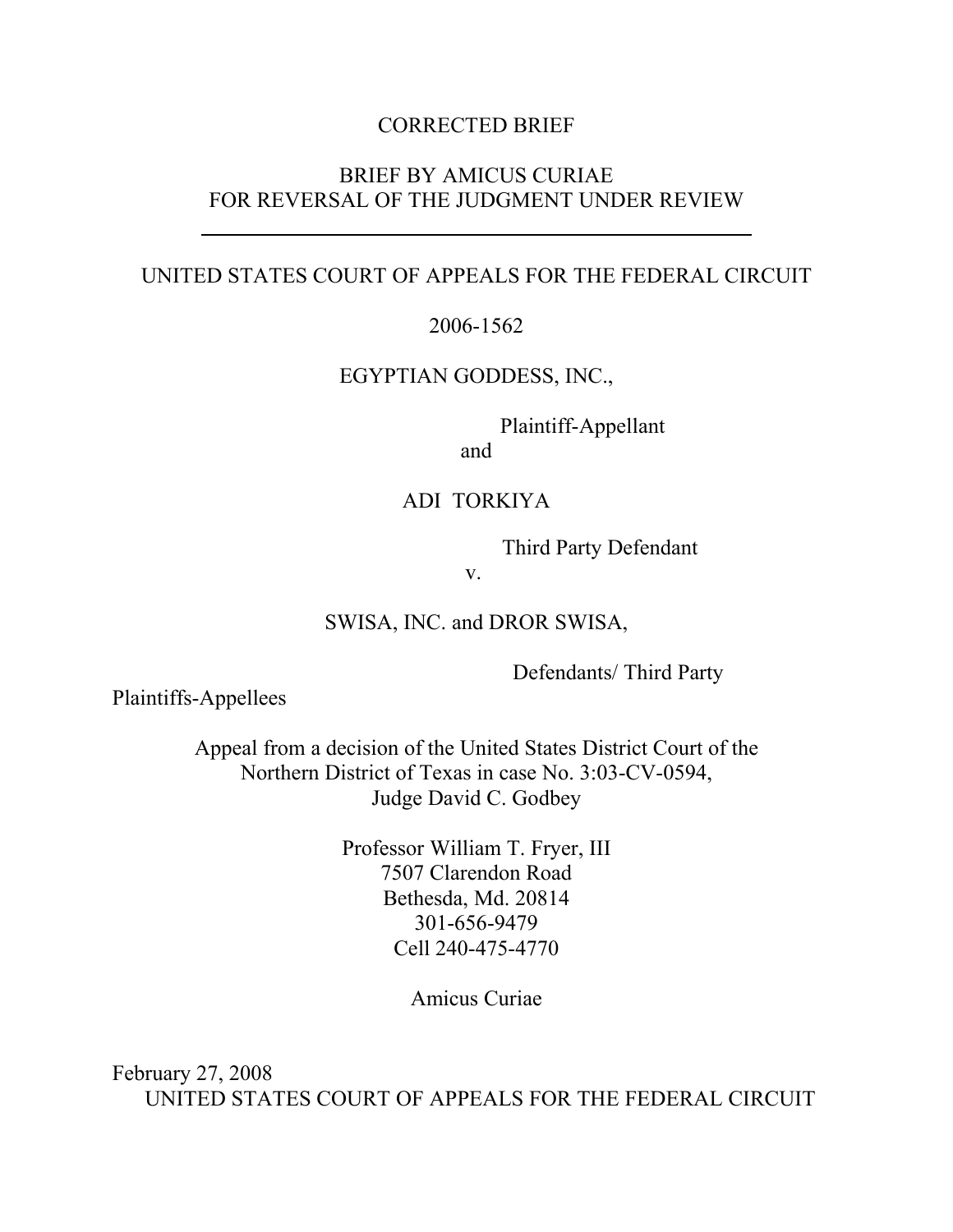## EGYPTIAN GODDESS v. SWISA, INC.

# 2006-1562

# CERTIFICATE OF INTEREST

Counsel for amicus certifies the following:

(1) The full name of the amicus curiae represented by me is: William T. Fryer, III

(2) The name of the real party in interest if the party named in the caption is not the real party in interest is: None

(3) All parent corporations and any publicly held companies that own 10 percent or more of the stock of the party or amicus curiae represented by me are: None

(4) There is no such corporation as listed in paragraph 3.

(5) The name of all law firms and partners or associates that have appeared for the amicus now represented by me in the trial court or agency or are expected to appear in this court are: None.

Signature of Counsel

Printed name of counsel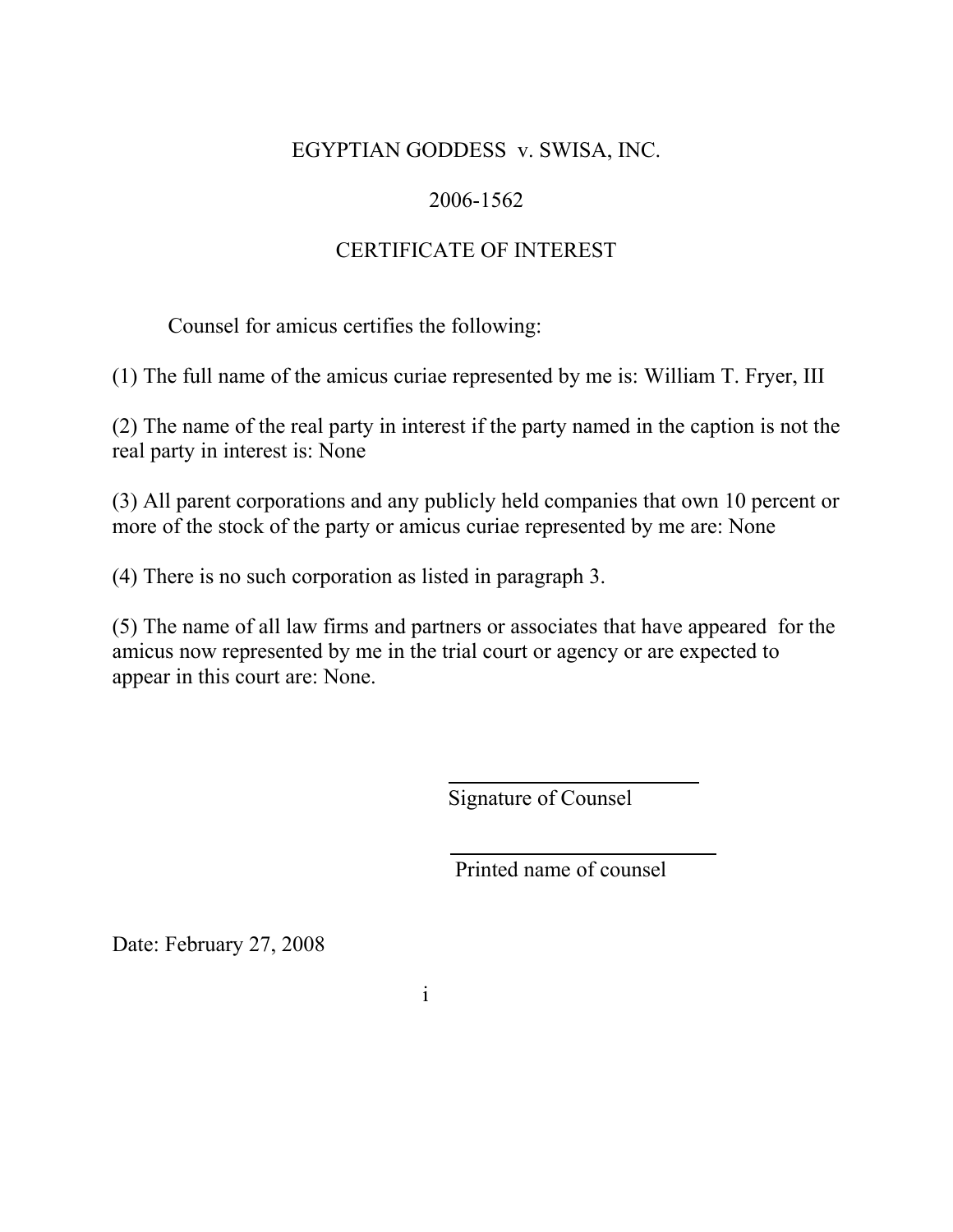# UNITED STATES COURT OF APPEALS FOR THE FEDERAL CIRCUIT EGYPTIAN GODDESS v. SWISA, INC.

#### 2006-1562

#### STATEMENT OF IDENTITY

Counsel is a full time professor at the University of Baltimore School of Law, teaching primarily intellectual Property law subjects there for the last 27 years. A prior amicus curiae brief by counsel was accepted by this Court on an important design patent case, In re Daniels, Appeal 97-1225, Serial No. 29/020,782, filed August 11, 1997, 144 F.3d 145 (Fed. Cir. 1998).

The counsel scholarship and participation in conferences and other intellectual property law related activities have been primarily in the field of design protection. An up to date CV with counsel=s activities and publications can be found at URL http://www.fryer.com. Counsel has been chair of the American Intellectual Property Law Association Industrial Designs Committee, chair of the American Bar Association, Section of IP Law (ABA IP Section) Committee 412 (Industrial Designs), and chair of a special ABA IP Section Committee that assisted in the development of the Hague Agreement Concerning the International Registration of Industrial Designs, Geneva Act, on which he has written a book.

ii in de la provincia de la construcción de la construcción de la construcción de la construcción de la constr<br>En la construcción de la construcción de la construcción de la construcción de la construcción de la construcc

His next publication (approximately April 2008), for Cambridge Press, is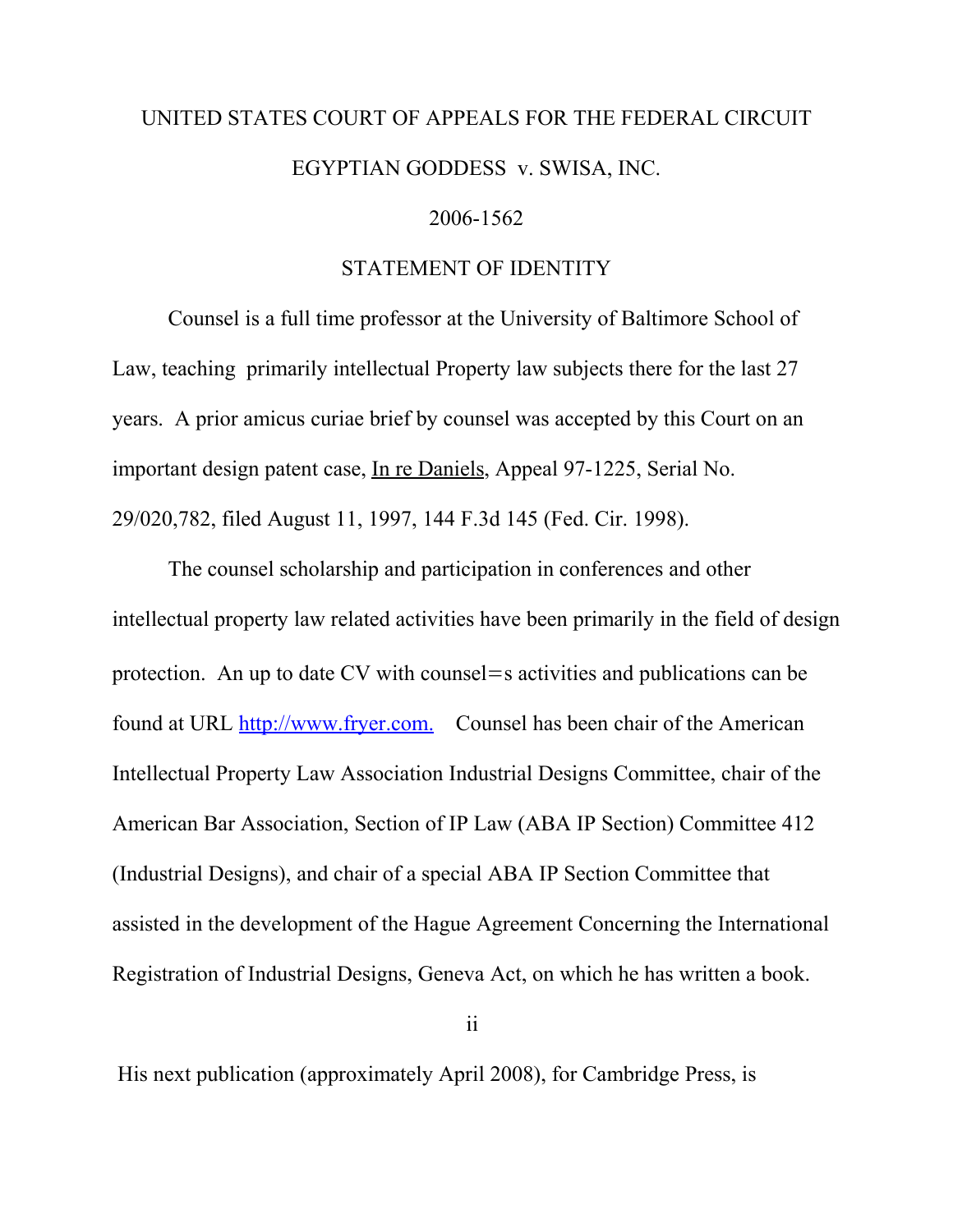a chapter in a book organized by the World Intellectual Property Organization on how to teach intellectual property law. His chapter describes how to teach industrial design law with an international perspective.

The subject appeal presents very important issues on design patent law. It is respectfully requested that counsel be allowed to submit his comments on how the design patent law related to this case should be interpreted.

# iii

# TABLE OF CONTENTS

| CERTIFICATE OF INTEREST . |  |
|---------------------------|--|
| STATEMENT OF IDENTITY     |  |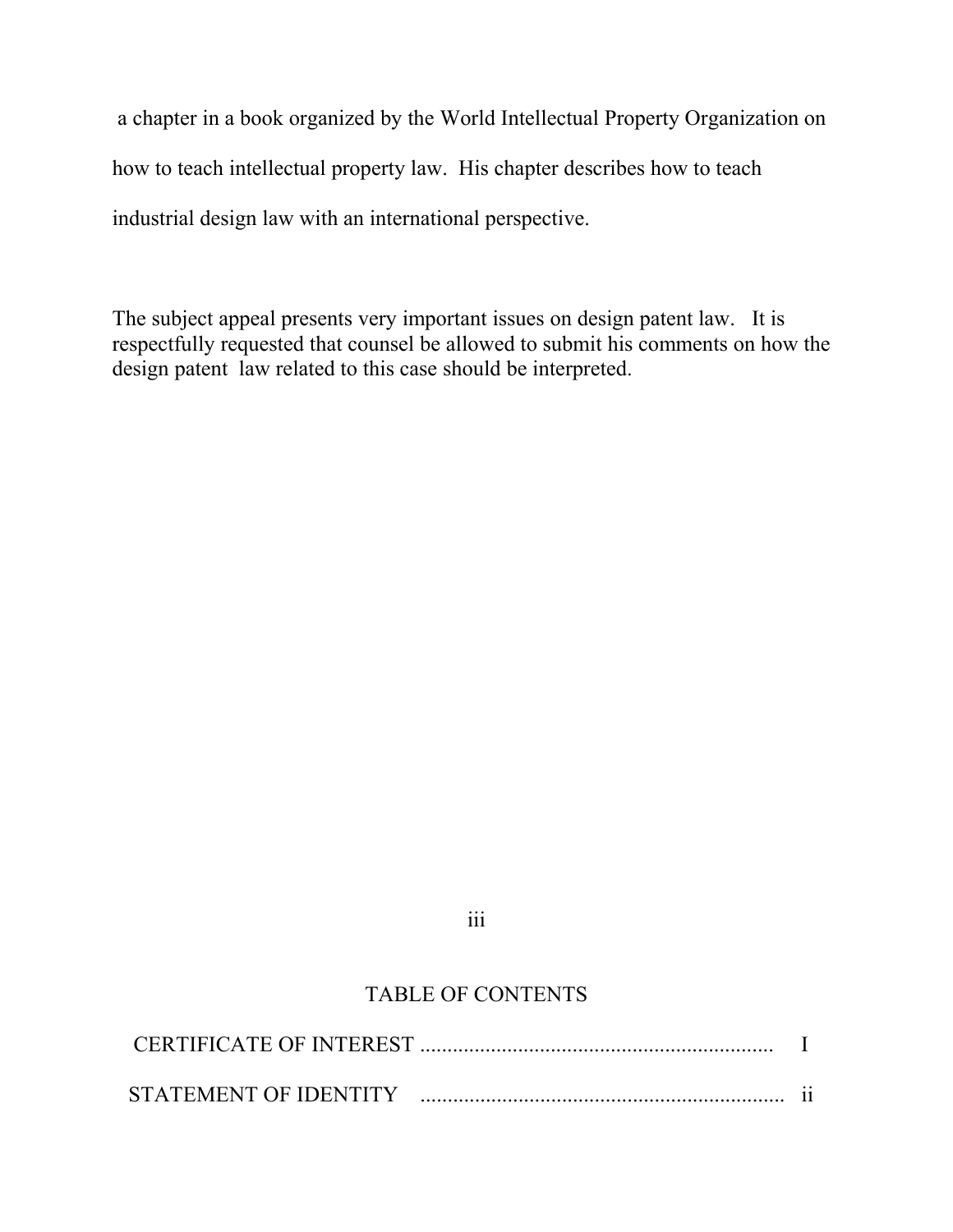|                                                            | iv             |
|------------------------------------------------------------|----------------|
|                                                            |                |
|                                                            |                |
|                                                            | $\overline{2}$ |
|                                                            |                |
| ARGUMENT, INCLUDING STATEMENT<br>OF THE STANDARD OF REVIEW |                |
|                                                            | 3              |
|                                                            |                |
|                                                            | -13            |
|                                                            | 14             |
|                                                            | 15             |
|                                                            | 16             |
| CONCLUSIONS AND STATEMENT OF RELIEF SOUGHT                 | 18             |
| ORAL ARGUMENT.                                             | 18             |
| STATEMENT OF COMPLIANCE WITH                               | 19             |
| iv                                                         | 20             |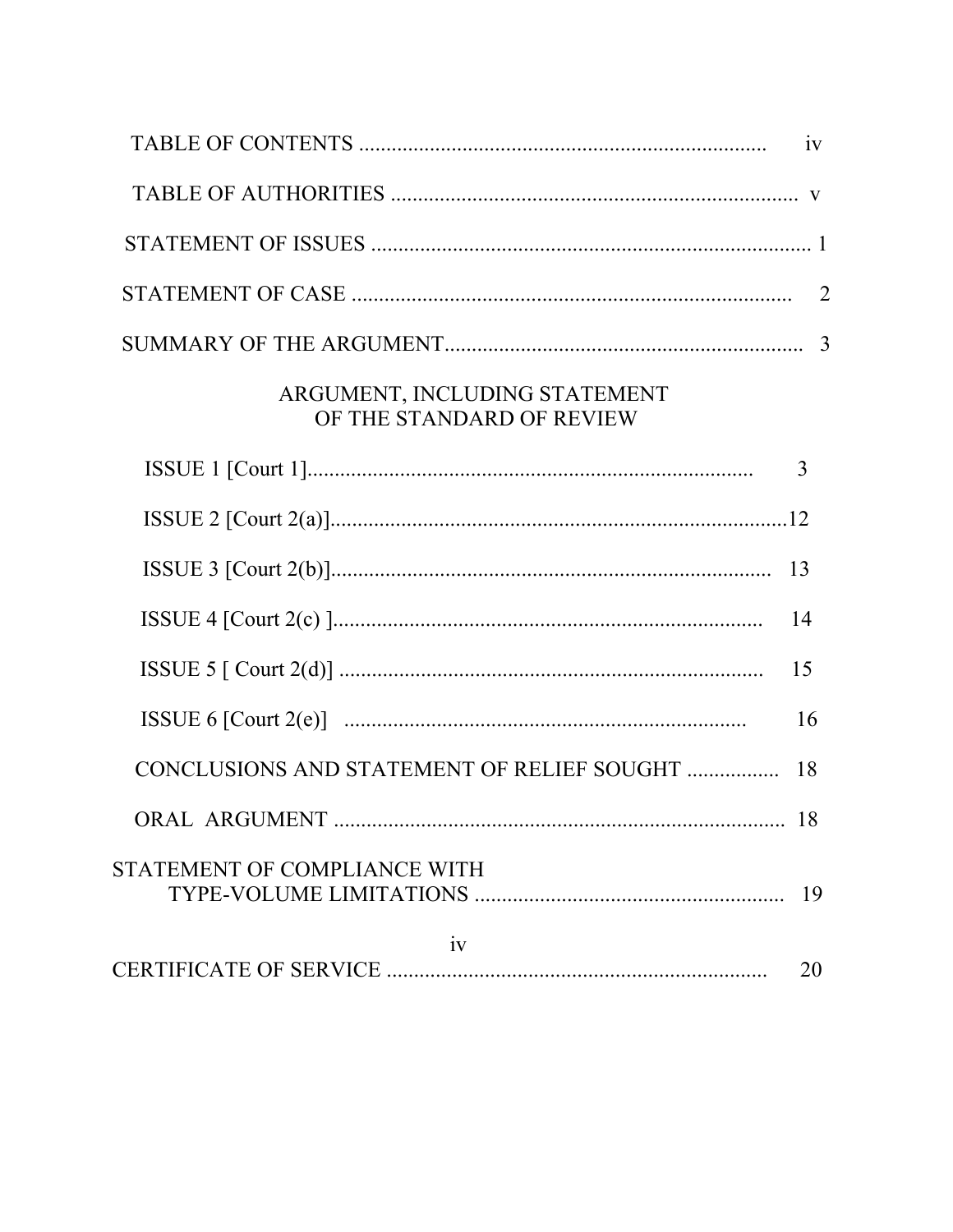#### v

# **TABLE OF AUTHORITIES**

# **CASES Page**

Gorham Company v. White, 81 U.S. 511 (1871) .............................4, 6, 7, 9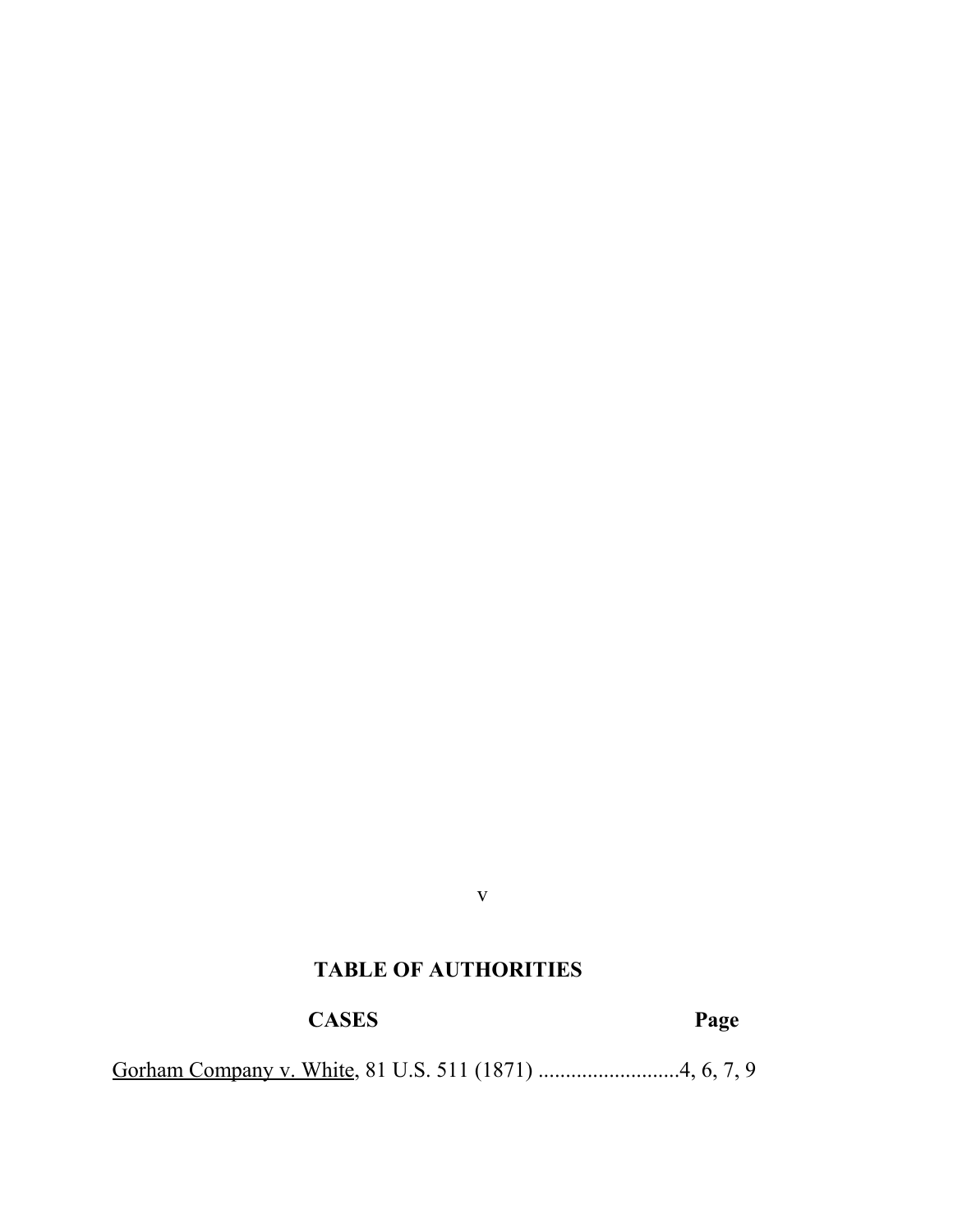| <u>KSR Intern v. Teleflex, U.S. _, 127 S. Ct. 1720 (2007)</u> 10, 13 |  |
|----------------------------------------------------------------------|--|
| Lawman Armor Corp. v. Winner Int=1.                                  |  |
| Litton Systems, Inc. v. Whirlpool Corp.,                             |  |
| Markman v. Westview Instruments, Inc., 517 U.S. 370 (1984)  13       |  |
| In re Nalbandian, 661 F.2d 1241                                      |  |
|                                                                      |  |

# **STATUTES AND REGULATIONS**

### **OTHER**

vi

William C. Robinson, The Law of Patents for Useful Inventions (1890), sections 109, 200-209, 501, 553, 929 ....... 10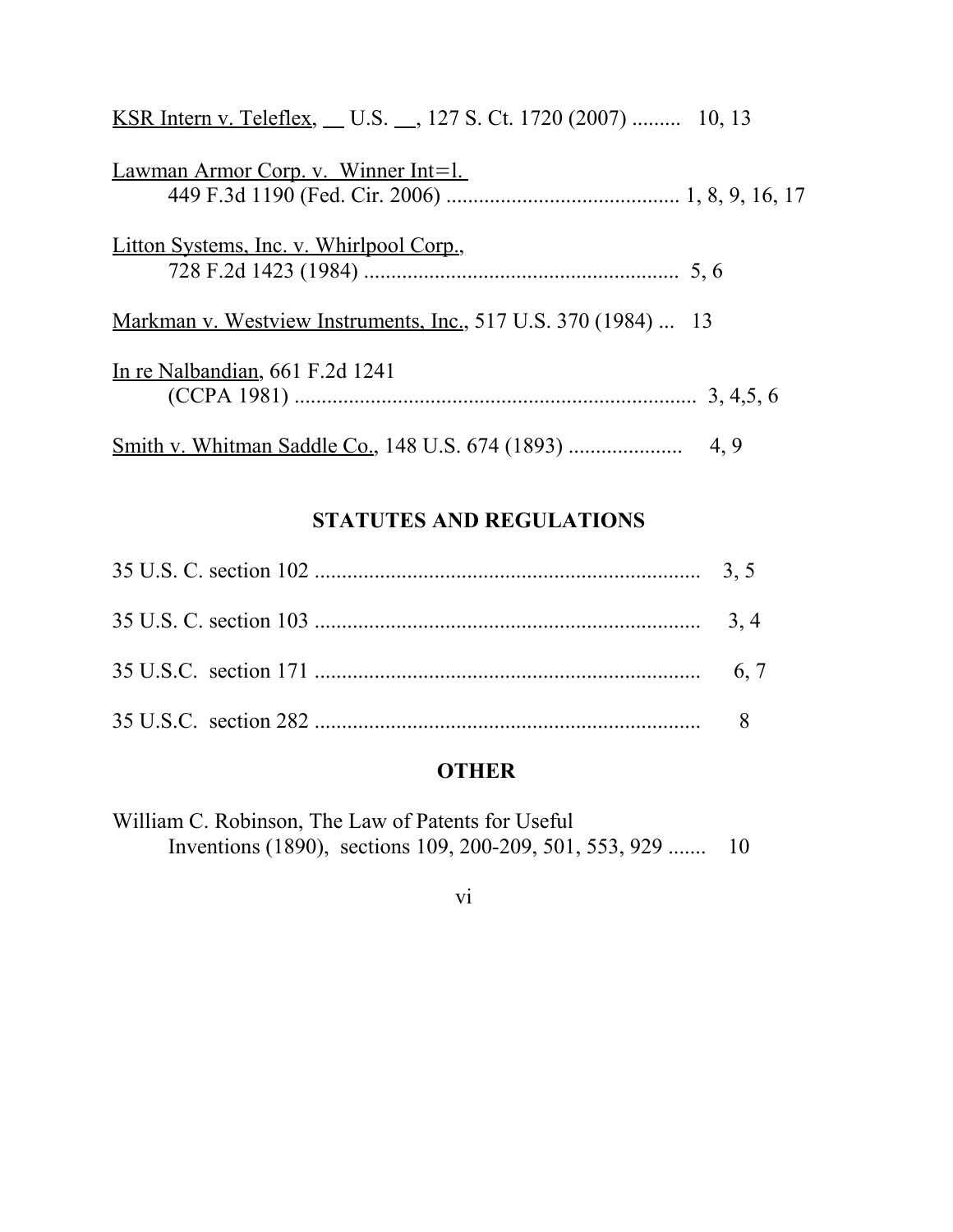## **STATEMENT OF ISSUES**

## **ISSUES**

**ISSUE 1** Should Apoint of novelty@ be a test for infringement of design patent?

2. If so,

**ISSUE 2** (a) should the court adopt the non-trivial advance test adopted by the panel majority in this case;

**ISSUE 3** (b) should the point of novelty test be part of the patentee = s burden on infringement or should it be an available defense;

**ISSUE 4** (c) should a design patentee, in defining a point of novelty, be permitted to divide closely related or ornamentally integrated features of the patented design to match features contained in an accused design;

**ISSUE** 5 (d) should it be permissible to find more than one Apoint of novelty  $\omega$  in a patented design; and

**ISSUE** 6 (e) should the overall appearance of a design be permitted to be a point of novelty? See Lawman Armor Corp. v. Winner Int=1, 449 F.3d 1190 (Fed. Cir, 2006)?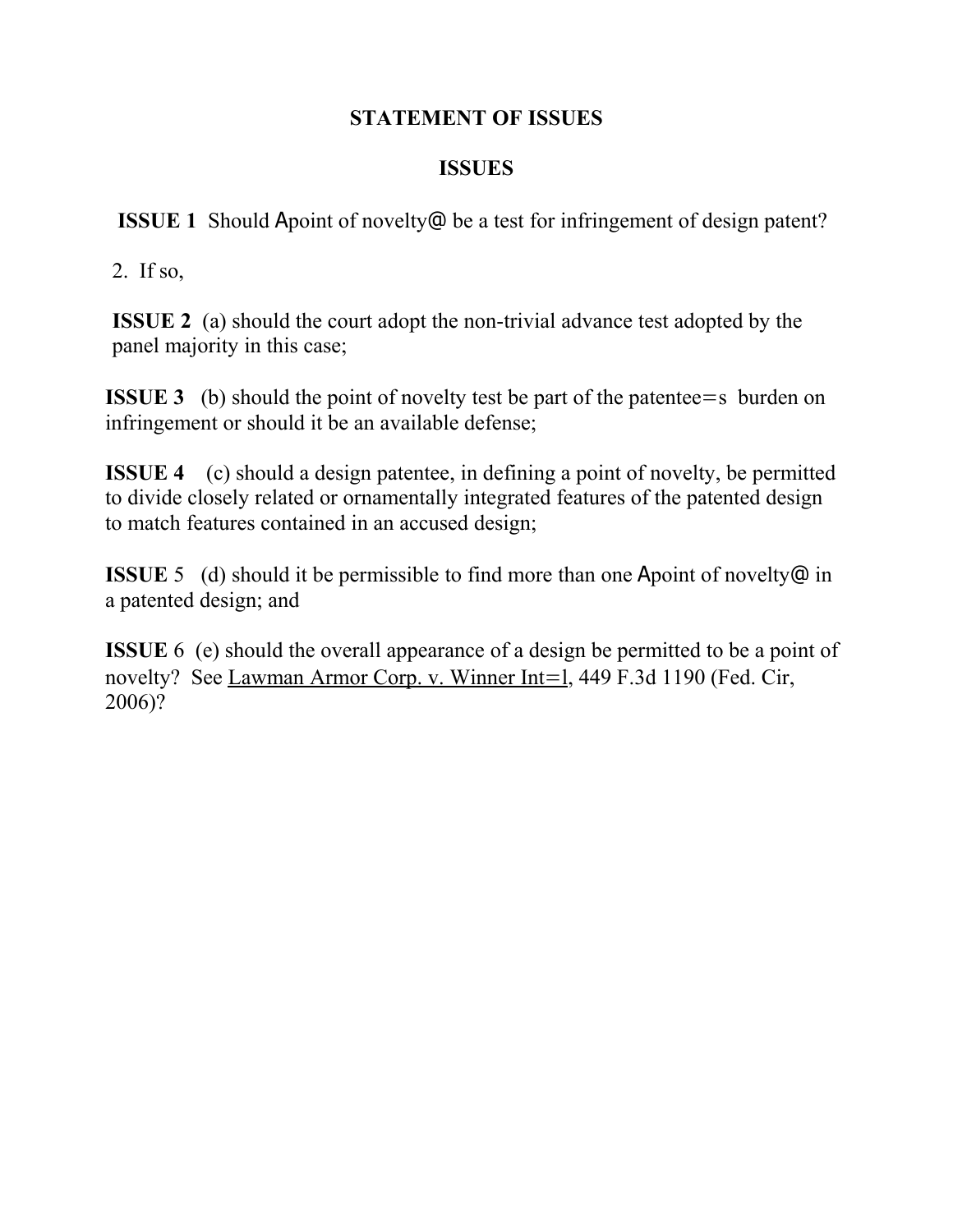#### **STATEMENT OF THE CASE**

 $\setminus$ The District Court held , on summary judgment , that Egyptian Goddess had not met its burden of proof that the points of novelty of its nail buffer patented design had been appropriated.

This case comes to the Federal Circuit, Court of Appeals, on the aforementioned issue. It will be reviewed de novo.

#### **SUMMARY OF ARGUMENT**

1. The basic design patent law is reviewed. The current law is a two stage review to determine what a design patent protects and infringement. The first stage is the patentability analysis. It defines the nonobvious design, the whole design, that is the basis for protection. The next stage is the infringement analysis. This analysis determines whether the patented whole design is infringed. The conclusion from this review is that there is no need for a Apoint of novelty@ test. There are adequate safeguards so that merely functional, merely novel and obvious features will not be protected under current design patent law.

2. The analysis of how a point of novelty@ test would apply, based on various assumptions, as posed in the Court=s questions, concludes with a finding that the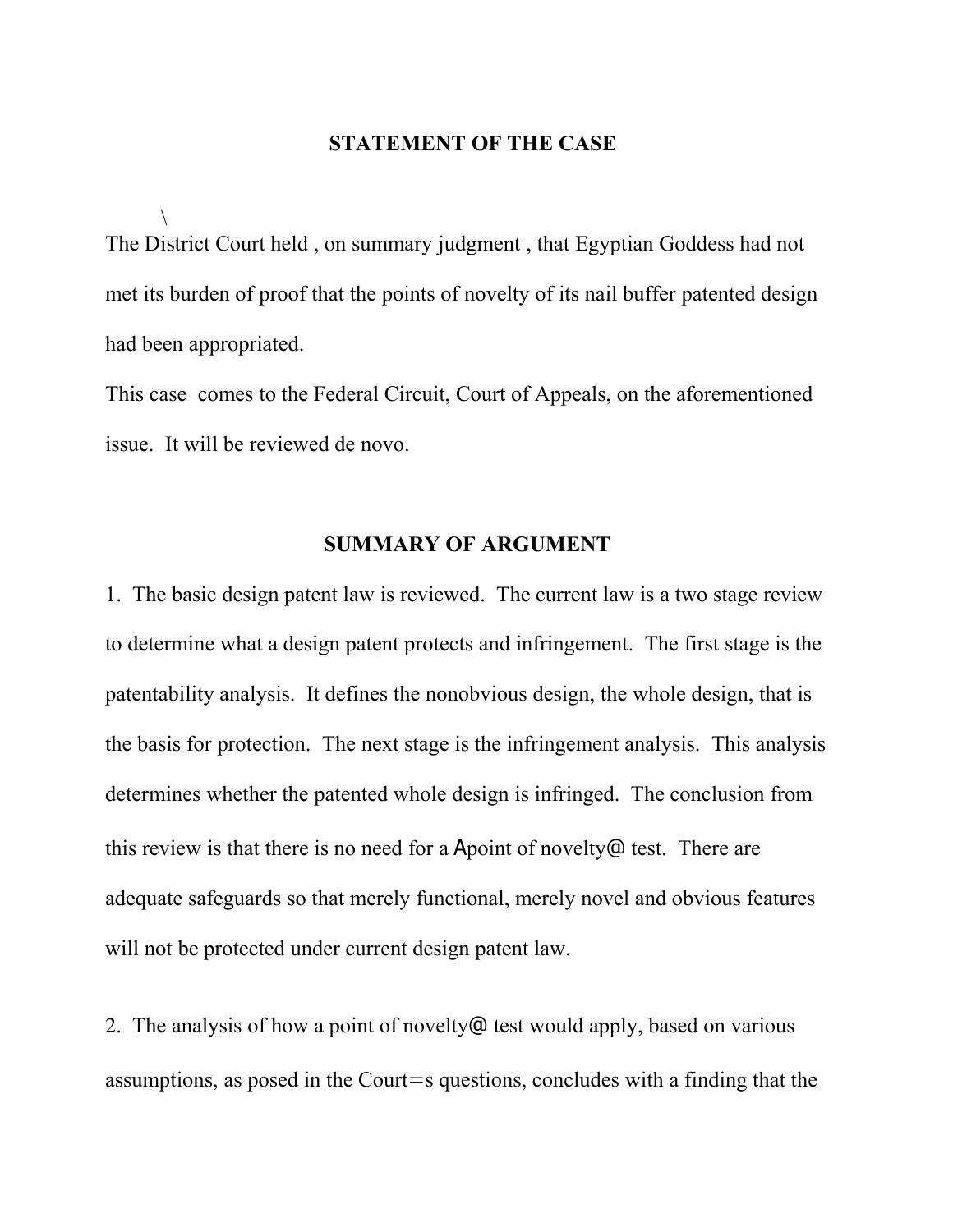Apoint of novelty@ test is difficult to apply and would continue to created confusion and conflict in applying design patent law.

3. The conclusion is that the Apoint of novelty test should be eliminated. A district court=s claim interpretation and jury instructions will be used to guide the jury=s infringement determination.

#### **ARGUMENT**

# **ISSUE I: Should Apoint of novelty@ be a test for infringement of a design patent?**

Answer: No

## **A. Review of this author**=**s understanding of design patent law applicable to this case**.

**1. Introduction.** The basic design patent law issues in this case are patentability and infringement and the relation between the aforementioned laws. It is important in this introduction to start at the beginning of design protection analysis, the patentability stage and then go to the infringement stage. The patentability stage analysis will use the In re Nalbandian case, 661 F.2d 1241 (CCPA 1981). This case is a fundamental tool for teaching design patent law patentability under 35 U.S.C. sections 102 and 103. The two cases used to review infringement analysis will be opinions the U.S. Supreme Court: Gorham Company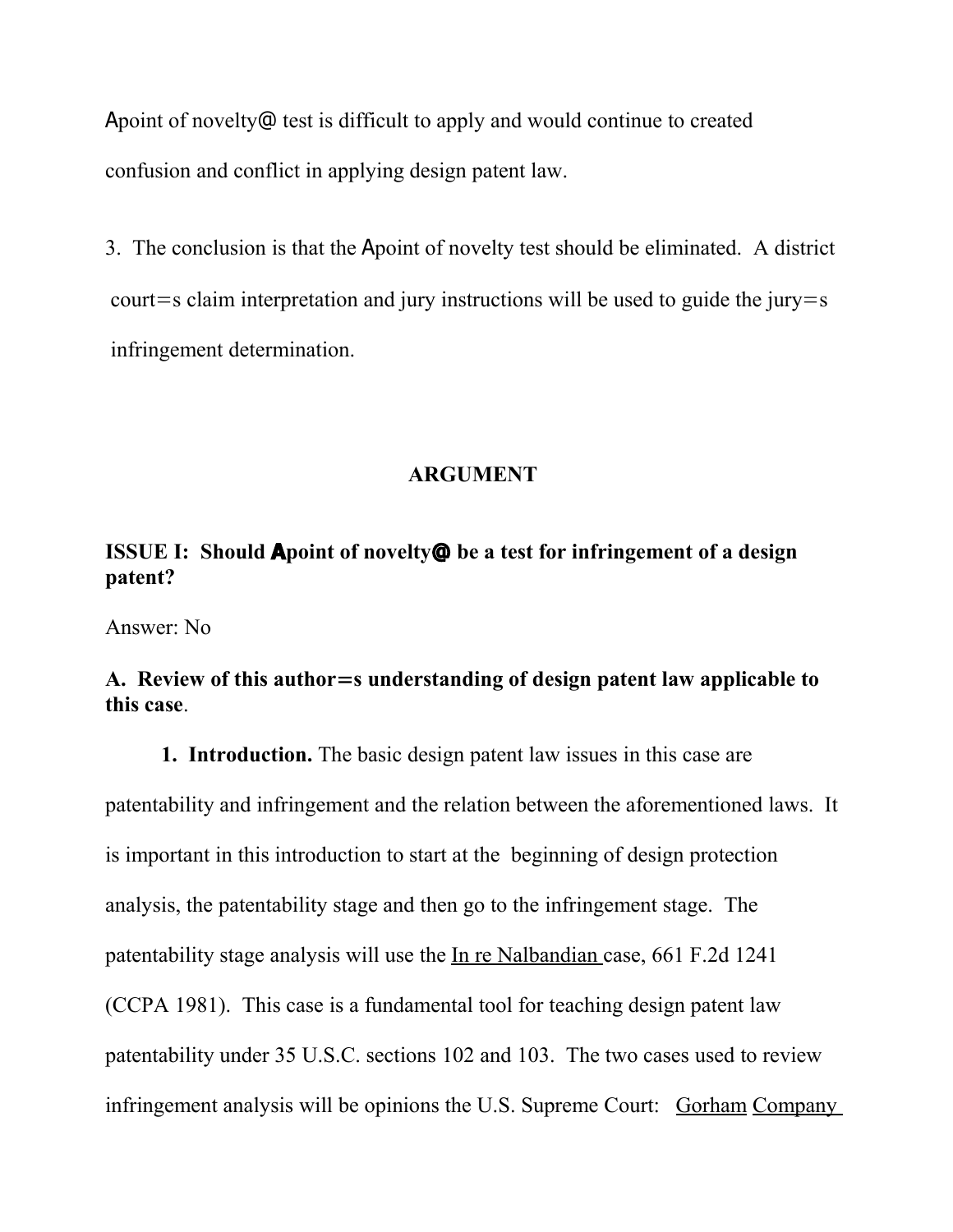v. White, 81 U.S. 511 (1871) and Smith v. Whitman Saddle Co., 148 U.S. 674 (1893).

A very important step in design patent analysis, for a person who usually works with technology inventions, is to realize that one has to start thinking visually on some issues and on other topics the functional role of a product part may be important. It is not an easy transition for some patent attorneys to make, speaking from this author=s experience.

**2. Patentability Analysis of a Design Patent.** The In re Nalbandian case involved a design patent application for a pocket type product with a combined flashlight at one end, tweezers at the other end and a central portion connecting the two useful parts (See images of design patent application drawing and prior art, In re Nalbandian, 1215, 1220). In the central portion were circumferential, spaced groves, creating a different image for the application design compared to the prior art that had the essentially the same image created by functional parts with longitudinal groves in the central portion. The Court of Customs and Patent Appeals affirmed was obvious under 35 U.S. C. section 103 to replace the circular groves with the longitudinal ones found in the prior art for related devices. This patentability analysis denied design patent protection for a novel feature that provided ornamentation for the overall design image in the same way the prior art did. The issue was whether the whole design was obvious. This example is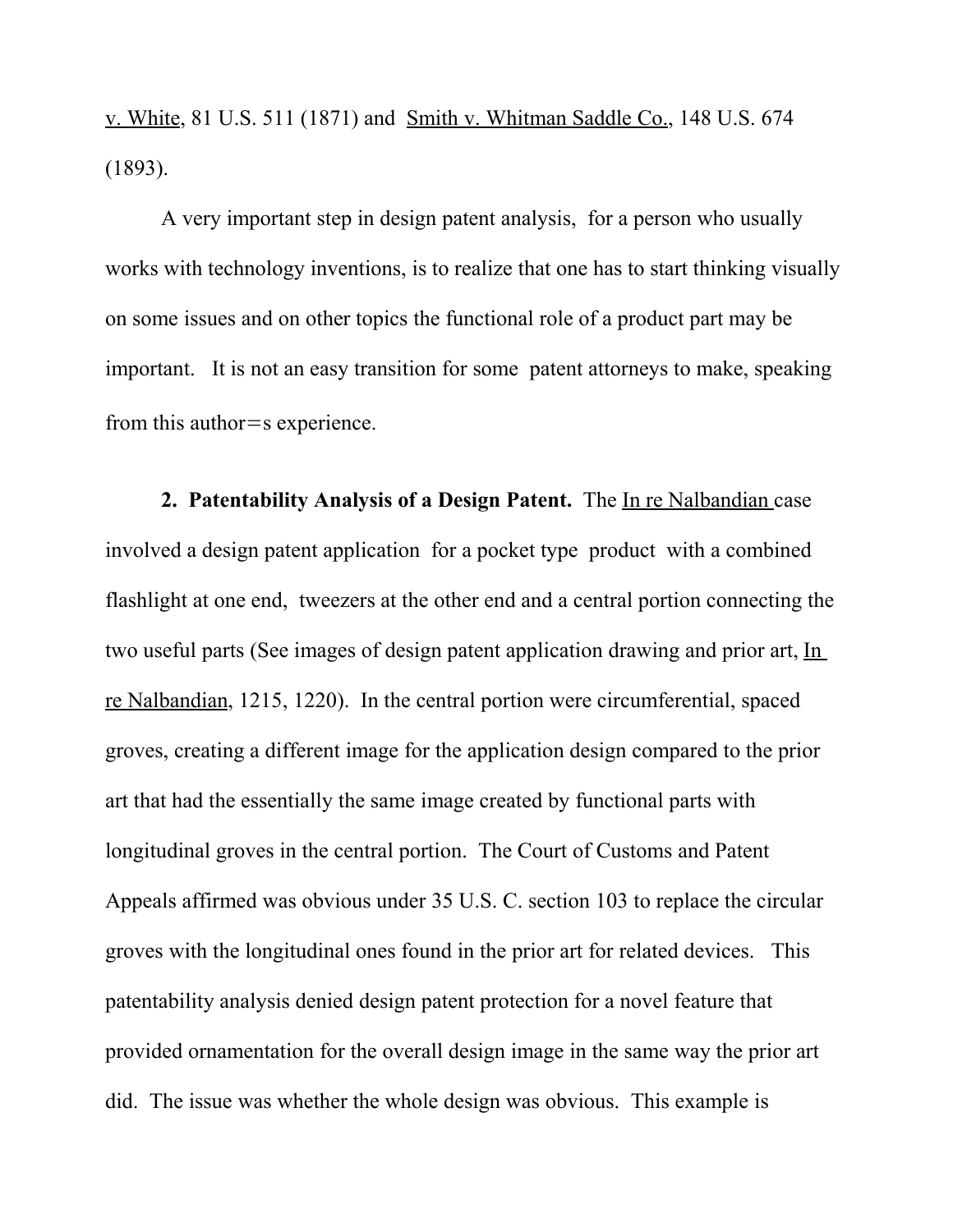mentioned to show that having a novel design feature and a different overall product, does no necessarily mean that there will be design protection. Novelty is not the ultimate issue. The questions is whether the whole designer is obvious to an ordinary design in that art.

If the In re Nalbandian case design patent product had a spiral grove surrounding the central portion between the flashlight and the tweezers that continued as painted strips on to the light housing and the tweezers surface, that novel difference would create an overall design that integrated with the other parts and significantly change the overall appearance. It would be harder to concluded that this visual combination was obvious, even if spiral grooving was old for related device ornamentation. What is learned from this changed product design is that simply looking at the visual novelty of some feature on a product is not relevant to what is protected by design patents.

The In re Nalbandian case and the modification thereof helps illustrated the conclusion that the Apoint of novelty@, when referring to what may be distinctive in a novelty sense under 35 U.S. C. section 102 has no relation to what may be protected under design patent law.

A further conclusion is that the Apoint of novelty@ test in not needed. For example Litton Systems, Inc. V. Whirlpool Corp., 728 F.2d 1423, was one of the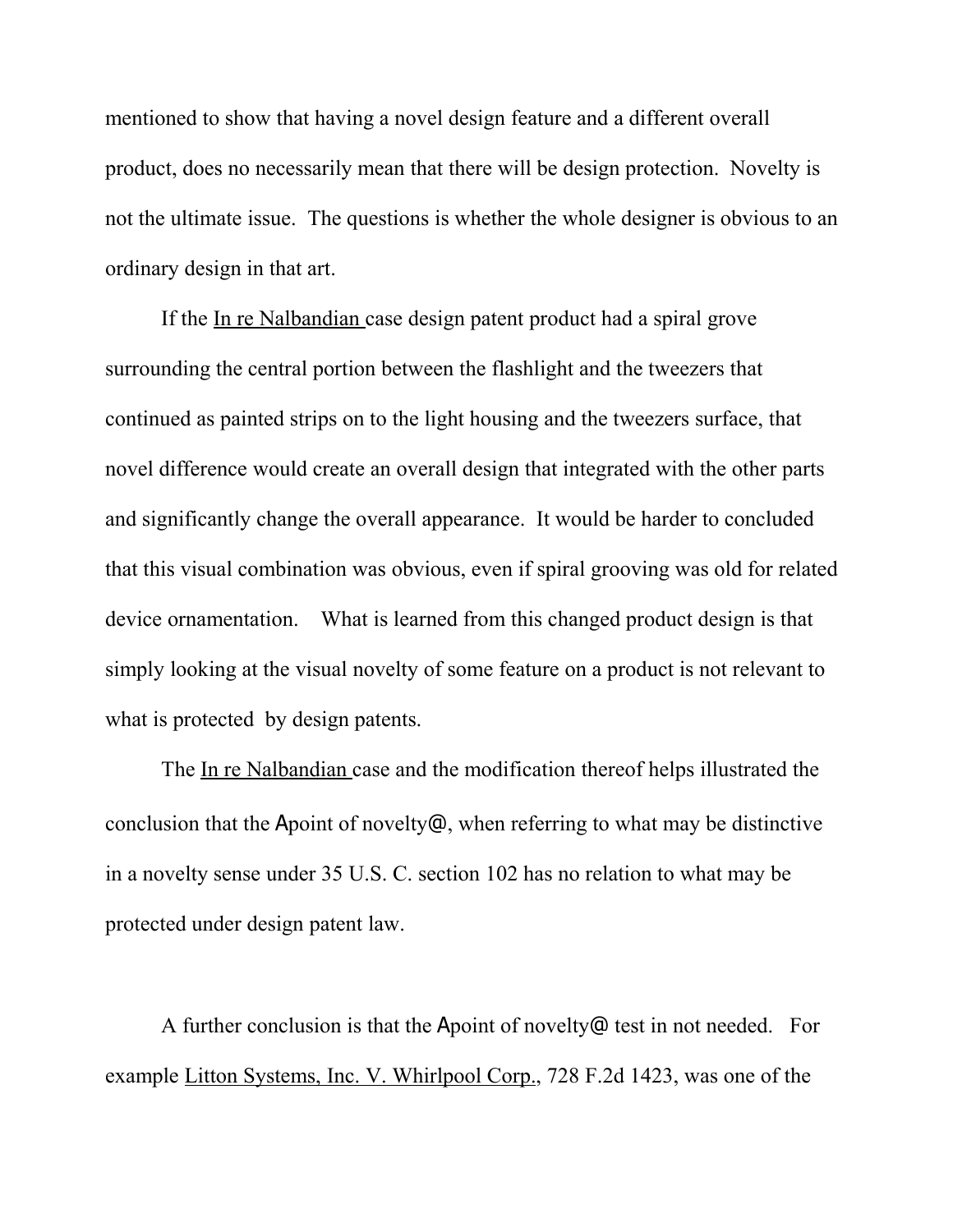early cases that used the Apoint of novelty@ test.. The Litton Federal Circuit Court of Appeals decision probably gracefully avoided use of the Apoints of novelty@ test. It looked at what visual features were on the Litton microwave oven, compared them to the prior art, and considering the overall appearances of the ovens. The Court had a good sense of how the Litton over design features integrated to create one design. The Court could have started with analyzing the overall design shown in the design patent for similarity to the defendant=s oven image to determine more quickly and surely whether there was infringement, following the Gorham case. The Apoint of novelty@ test was not needed. The Court avoided the Apoint of novelty@ confusing role, Litton, 1444.

Another fact demonstrated by the In re Nalbandian case examples is that the patentability analysis makes sure that merely functional as well as obvious features are not protected. The flashlight was a technical device and the tweezers performed a function what had a shape essential for that function. The patentability analysis would not allow those features alone or together to be protected by a design patent. It is clear that the patentability analysis has the effect of eliminating design protection unless there is non-obvious ornamentation, such as the proposed central portion spiral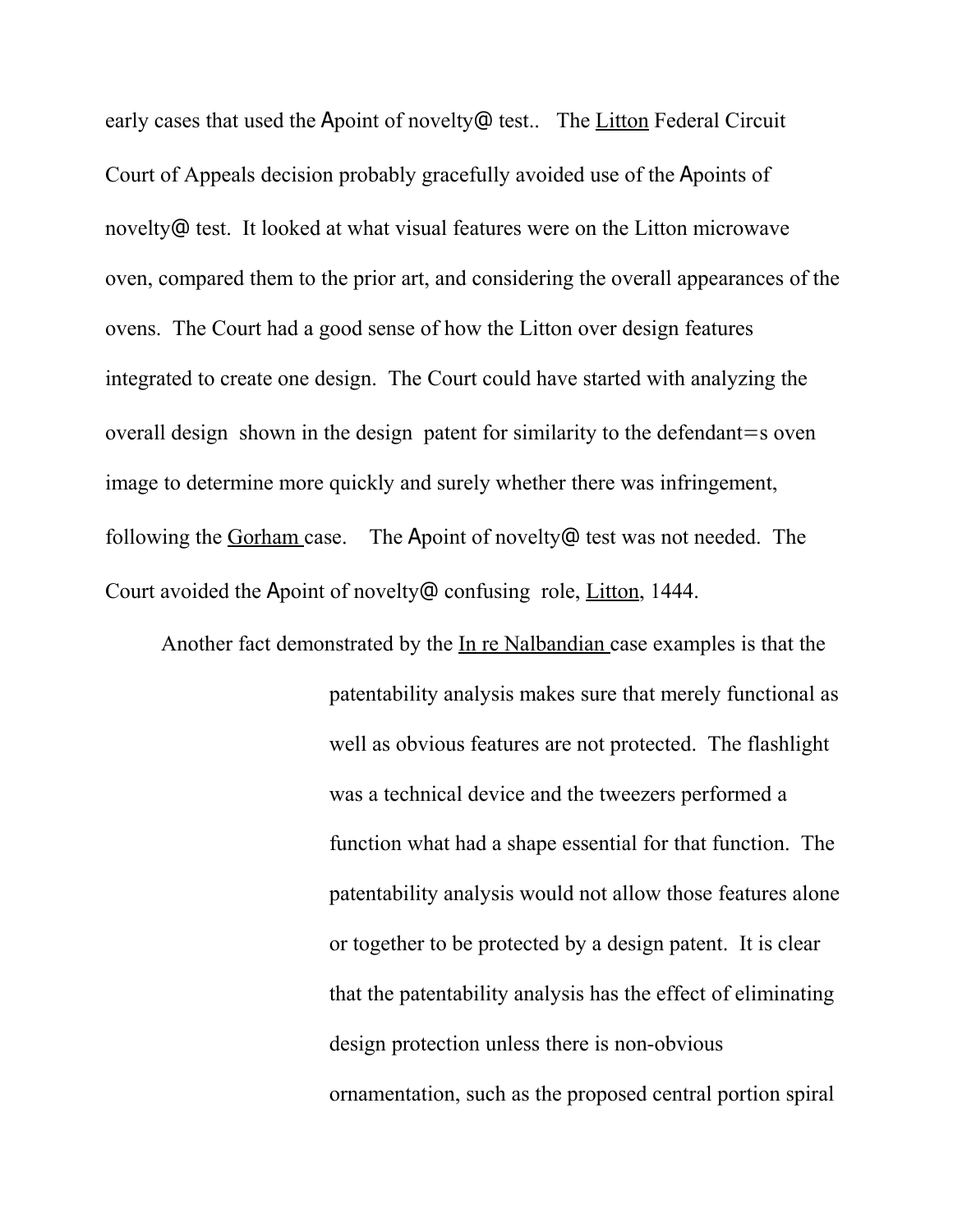feature and coordinated strip combined with the functional features what make up the protected design. The design patent law requires that for protection there must be ornamentation in the claimed design, 35 U.S.C. section 171.

AWhoever invents any new, original and ornamental design for an article of manufacture may obtain a patent therefor, subject to the conditions and requirements of this title.@ 35 U.S. S. section 171

There is no need to have a Apoint of novelty@ test to protect against design patents from claiming merely a functional, or merely novel or nonobvious design features. All the elements of the nonobvious design patent drawing are part of the protected design, and the next stage is to determine what is an infringement.

**3. Design Patent Infringement Analysis.** Once design patent patentability is determined the design patent drawings, the protected overall design is used to determine if there is infringement, by comparing it with the alleged infringing product design visual image. The test was explained in the Gorham case, 524, where the comparison is for substantial similarity that is likely to cause confusion in distinguishing the design patent design from the alleged infringing product design. The images do not have to be identical, Gorham, 529. Incidental other features may not prevent infringement, if there is evidence that design patent design has been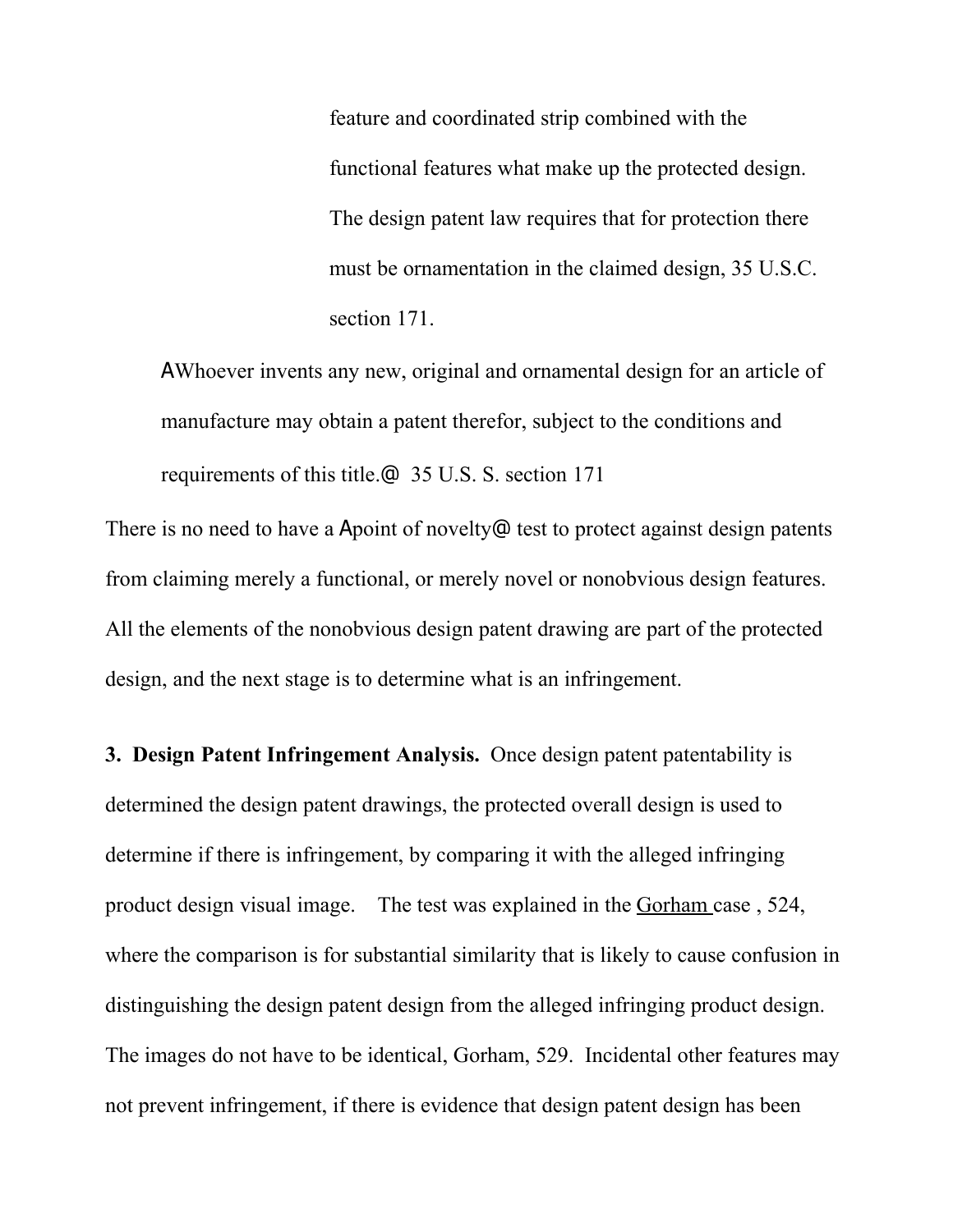used.

 The design patent infringement analysis step will find similarities between the two designs, some of the similarities may be due to merely functional features needed for the product to operate. There will be no design patent infringement from use only of the functional features, as the essentially the whole design must be used to have infringement, and the patentability stage determined there was ornamentation present in the whole design. The design that is protected will include the nonobvious design, as a part of the whole design. Infringement similarity must include the nonobvious design as a whole. A design patent has a presumption that the design patent drawing design is nonobvious, 35 U.S.C. section 282.

## B. **APoint of Novelty@ analysis is not needed to Protect Against Design Patents issuing for Obvious or Merely Function features.**

**1.When the present design patent law of patentability and infringement is applied correctly, there is no need for a Apoint of novelty@ test. It should be eliminated.** 

One main reason that the Apoint of novelty test should be eliminated is that it can seriously complicates design patent litigation. The Lawman Armor Corp. , 449 F.3d 1190 (Fed. Cir. 2006), Supplemental Opinion from the Federal Circuit and the amicus curiae petitions that spirited that revision are ample evidence that there is a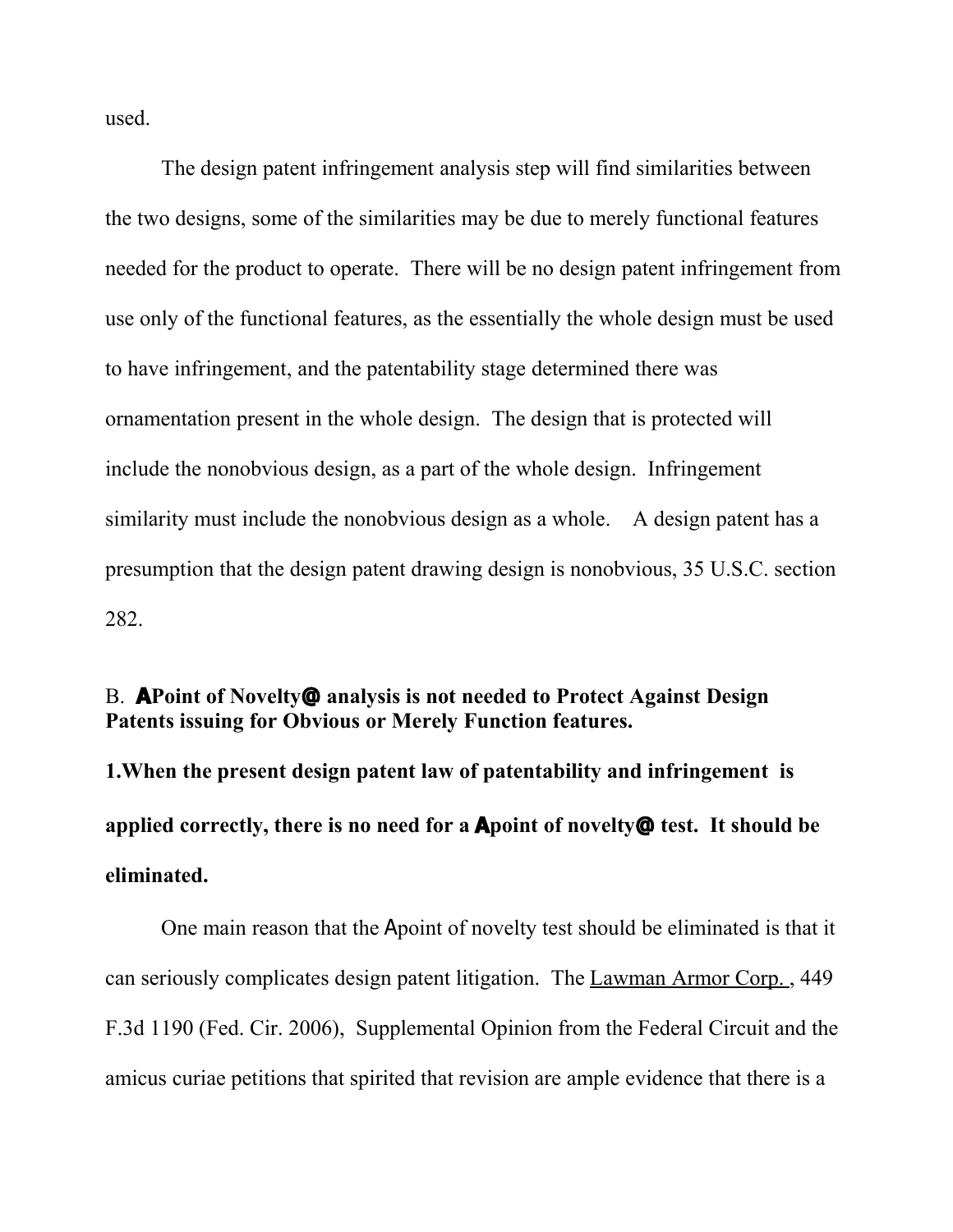problem with full understanding and applying the Apoints of novelty@ test.

Fundamentally the point of novelty test is a misnomer, as more than novelty is needed to determine what design features are protected. This fact was illustrated in the the Issue 1, Part A Introduction.

# C. **The U.S. Supreme Court opinion on Smith v. Whitman Saddle Co. is not precedent for using a Apoint of novelty@ infringement test.**

1. Instead, the Smith case used the patentability analysis to prevent design patent protection of a design that was obvious. The court in that case rendered a decision that the saddle design was not patentable, Smith, 680-1. The Court proceeded to analyze the appearance of the alleged design patent saddle and compared it with the alleged infringing saddle. The Court noted a visual feature created by the combination of the prior art saddle designs in the design patent saddle. This difference was not present in the alleged infringing saddle. What the court appeared to be saying was the designs were not similar and there was no infringement, even if the design patent saddle design was patentable.. The White case used a similarity test to find out whether there was infringement. It did not use a Apoint of novelty@ approach.

## D. **It is submitted that the the Apoint of novelty@ test is not valid under U.S. Supreme Court precedent.**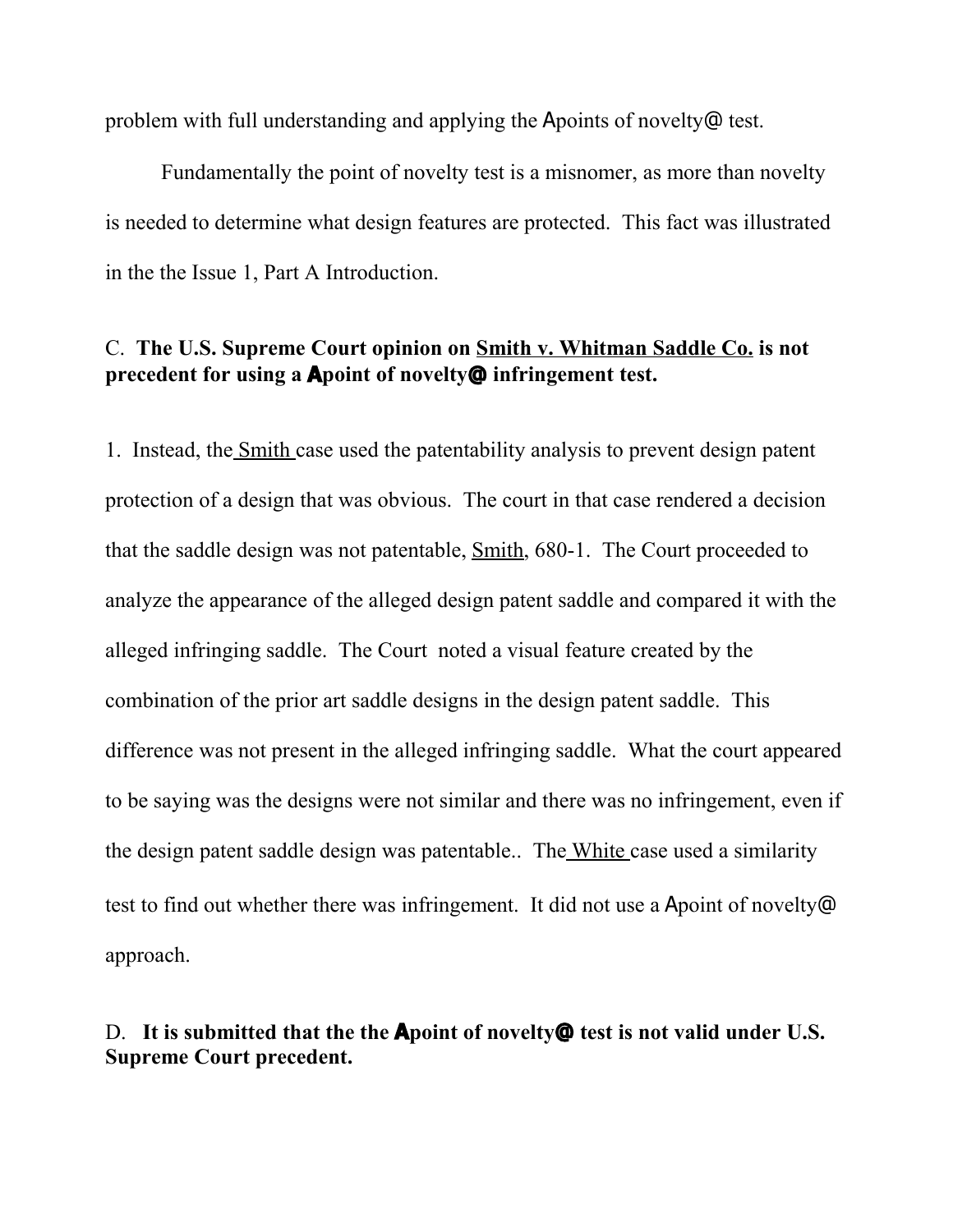1, The Apoint of novelty@ test is in conflict with the Gorham, 524-529, where that Court used a similarity test to determine infringement. The use of an additional another infringement test complicates infringement analysis, as evidenced by the Lawman Supplemental Opinion and the petitions for amicus review of that decision.

The U.S. Supreme Court in KSR Intern v. Teleflex, U.S. , 12 S. Ct. 1720 (2007), has cautioned against lower courts creating exclusive or alternative tests that are not clearly useful. The guidance from the U.S. Supreme Court is to provide flexibility, while not excluding other tests, KSR, 1739, 1741, 1746. The concern with the Apoints of novelty<sup> $@$ </sup> test is that it does not provide clarification. In fact it causes great confusion. It complicates the basic two stage analysis of patentability and infringement, as explained in the Issue 1, Part. For this reason, and others, the Apoint of novelty@ test should be eliminated.

A leading historical review of the U.S. design patent System from its start in 1842 to 1890 was written by Professor William C. Robinson, The Law of Patents for Useful Inventions (1890), sections 109, 200-209, 501, 533 and 929. This author=s review of the relevant Robinson material did not find any reference to Apoints of novelty@ or an equivalent infringement analysis approach. This book provides a detailed explanation of design patent law and practice during that time. A particularly useful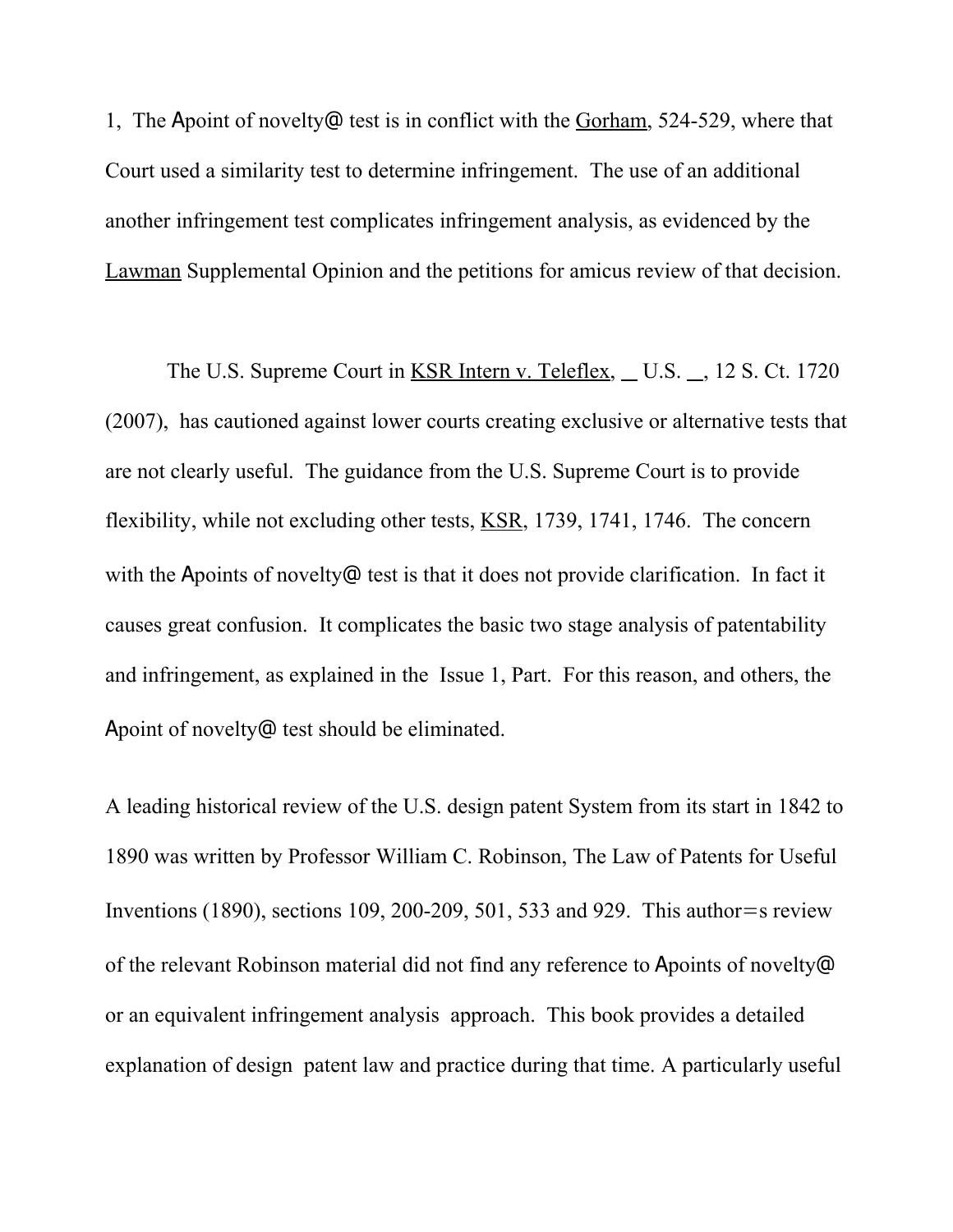topic in the book, to help understanding how to analyze design patents in section 201 ADesign distinct from its component parts@, volume 1, page 286.

## E. **The design patent law adequately protects the public against protection of merely function, merely novel or obvious designs.**

1.The Apoint of novelty= test grew out of legitimate concern. Probably, it was created to be certain that non-patentable subject matter for designs patents would not be protected. It had a worthy purpose. The complications it created were not first appreciated, but the evidence is in now that the test is not helpful. The safeguard to protect the public against invalid design patents is already built into the design patent law. The first analysis stage in litigating a design patent determines patentability, where merely functional product designs, merely novel designs and obvious designs are not patentable. In the second stage of design patent analysis, where infringement is determined, the similarity test will determine if the whole design that was found patentable has been infringed. The whole design infringement analysis does not allow protection of merely functional, merely novel or obvious features. There must be ornamentation for a design patent to be valid, and the patentability analysis will assure that infringement of the whole design shown in the design patent protects statutory subject matter.

# F. **A district court will provide suitable instructions on infringement to a jury.**

1. Design patent protection is a comprehensive process that includes a major role for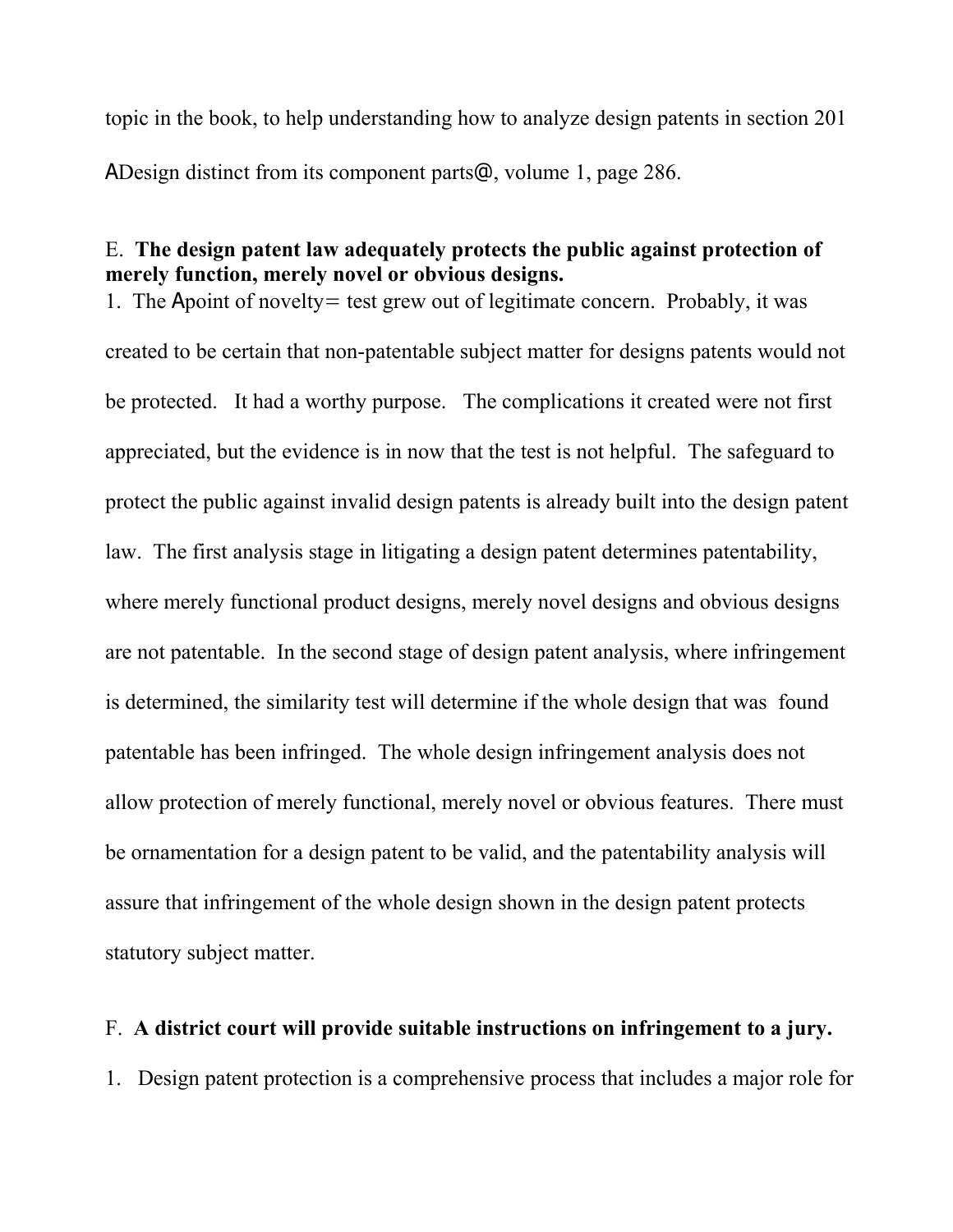district courts. These courts will determine the scope of the design patent claim and provide jury instructions on the infringement determination. These jury instructions will include a statement that only the whole design can be infringed, based on the similarity test. It is the whole design that is patentable. With the Gorham infringement approach used, the jury will be guided away from finding infringement due to similarities for parts of a design that should not be protected. The overall design image in the design patent drawing and in the alleged infringing product must the substantially the same. This test is a focused analysis determined by visual image comparison and not based on how a product works. Thee court will provide instructions to on what can be protected. This analysis is explained the Issue 1, Part A Introduction. There is no need for a Apoint of novelty@ test to protect the public or to help a jury.

**ISSUE 2: If the Apoint of novelty@ test should be adopted, should the court adopt the non-trivial advance test adopted by the panel majority in this case** Answer: No

**A. The Non-Trivial Advance Test appears to Conflict with Patentability and Similarity Infringement determinations.**

1. **A non-trivial advance test is effectively a patentability test**. In that respect it would easily confuse practitioners, courts and juries. If it use as an aid for infringement determination, it would stand in the way of an effective use of the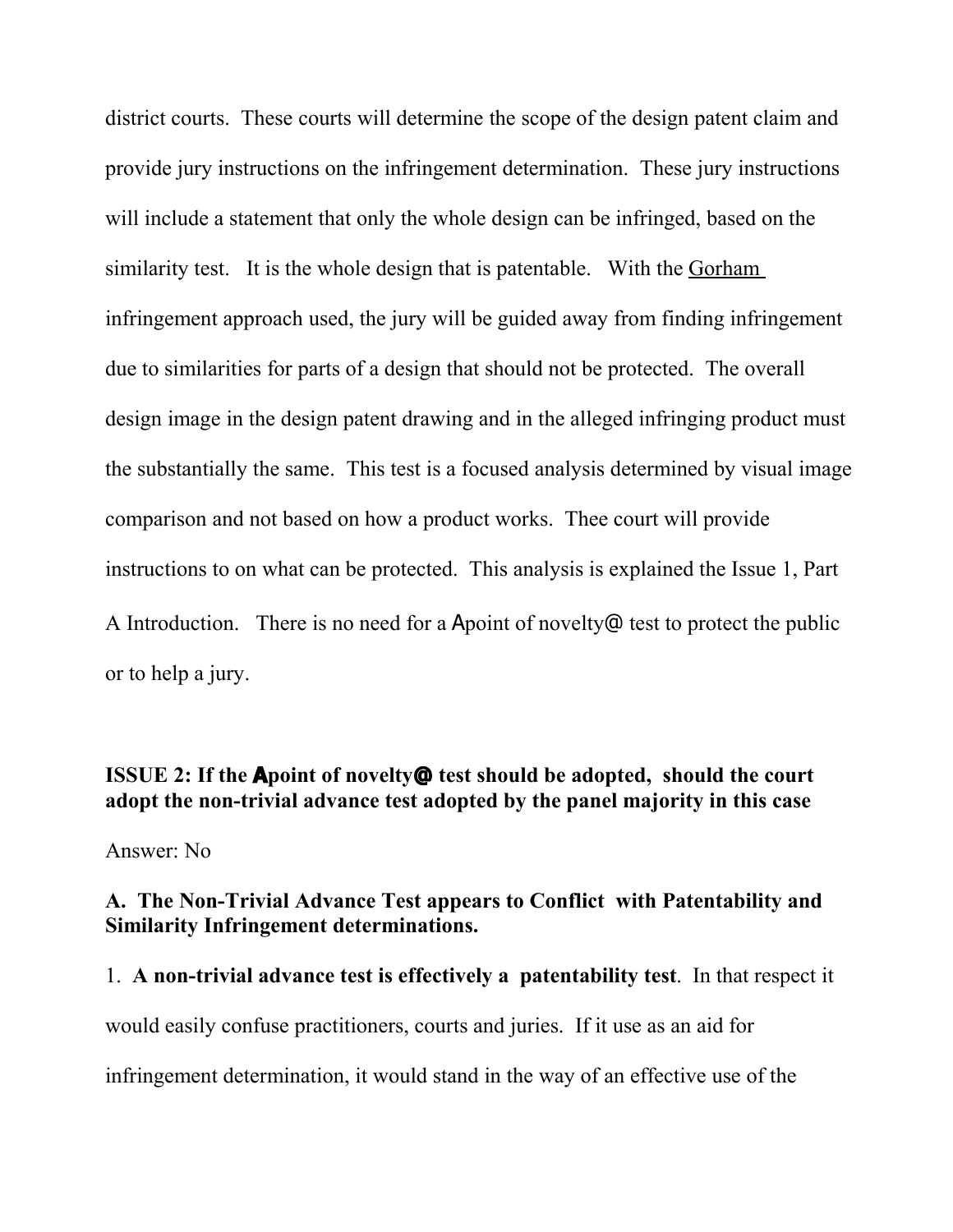ordinal observer test, grounded in the Gorham case. The patent law has basic principles that are rooted in case law and statutes to determine patentability and infringement. The way the law works is explained in he Issue 1, Part A Introduction. For this reason a non-trivial advance test should not be used.

2. **The U.S. Supreme Court in the KSR decision has urged courts to use caution in developing new alternative tests for implementing statutory requirements.**. The recent KSR decision \_ U.S. \_ , 127 S. Ct. 1720, 1739, 1741 (2007), addressed alternatives test to determine obviousness. While the issue in that case was whether an alternative test was too rigid, in determining whether a combination of prior references rendered a claim obvious, the caution in using alternative tests in place of the basic statutory analysis was evident. The KSR court strongly suggested that the statute should be the focus,  $KSR$ , 1746. It is submitted that the Anon-trivial advance@ test is not helpful in determining infringement. The basic law explained in the Issue 1, Part A addresses this concern. For this reason, the Anon-trivial advance@ test should not be used as a part of the infringement analysis for design patents.

**ISSUE 3: If the Apoint of novelty@ test is used, should the point of novelty test be part of the patentee**=**s burden on infringement or should it be an available defense**.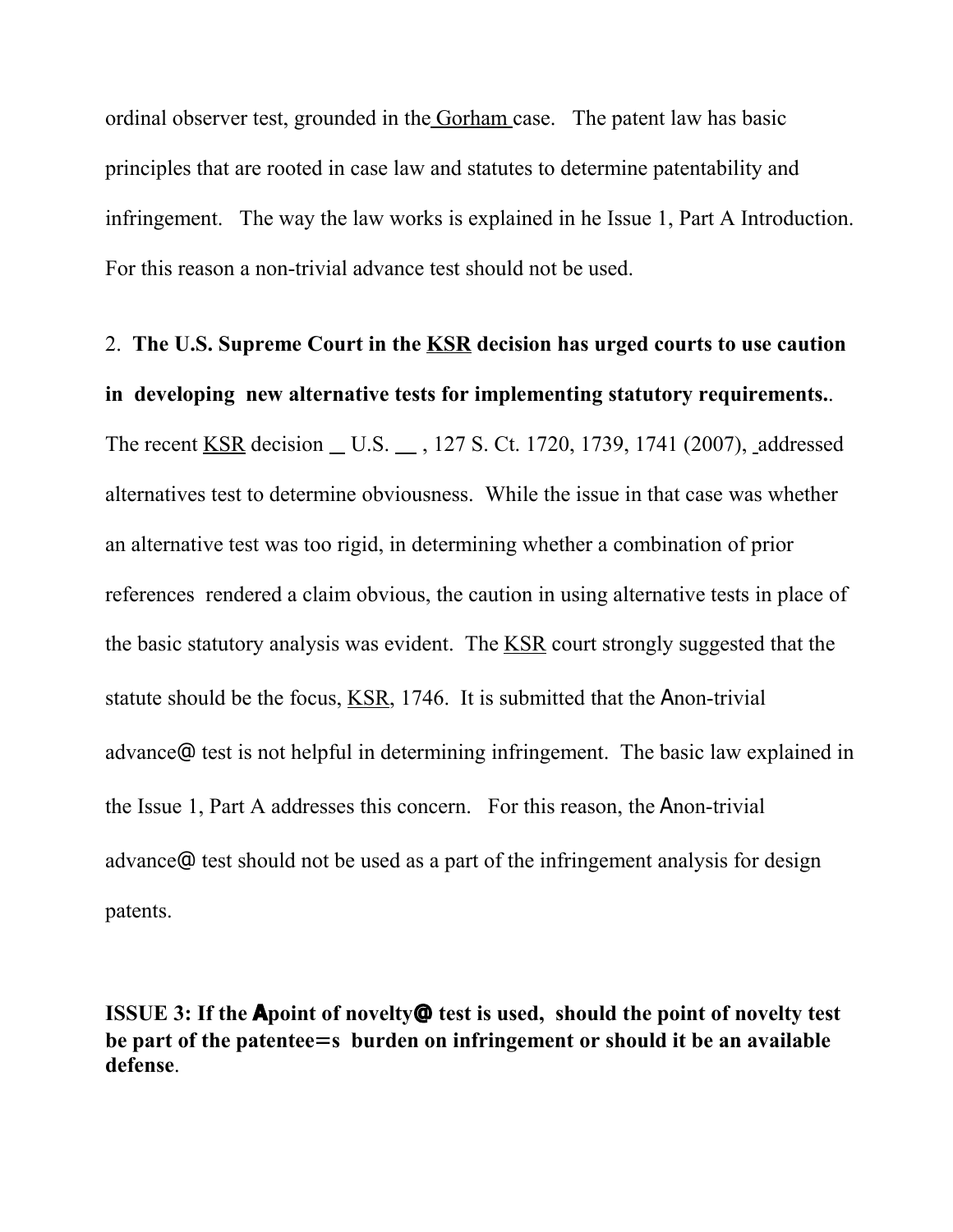Answer: It is the role of the court to point out the scope of the design patent design right. Then, it should be the burden of the design patent owner to show that there is infringement of that claim, including the Apoint of novelty@, if it is a nonobvious design feature. The difficulty in dealing with this complex approach is apparent.

1. The district court should identify the patentable design, under the Markman v. Westview Instruments, Inc., 517 U.S. 370 (1996), using the design patent drawing that shows the protected design. The design as a whole is what is patentable and protected. The court can include in its jury instructions reference to design patent law that eliminates merely functional, merely novel and obvious features from protection. The court will stress it is the similarity of the patented design as a whole and the allege infringing design that the jury must determine and find substantial similarity for infringement.

If the Apoint of novelty@ test is used, the court would address in its instructions what features contribute to the overall, nonobvious, protected design. This step is as far as the court should go, in order not to confuse the jury. The design patent owner has the burden to prove infringement.

This explanation and the Issue 1 Part A Introduction illustrate how complex this determination of infringement is with the Apoint of novelty@ test included. It will require very careful instructions to a jury.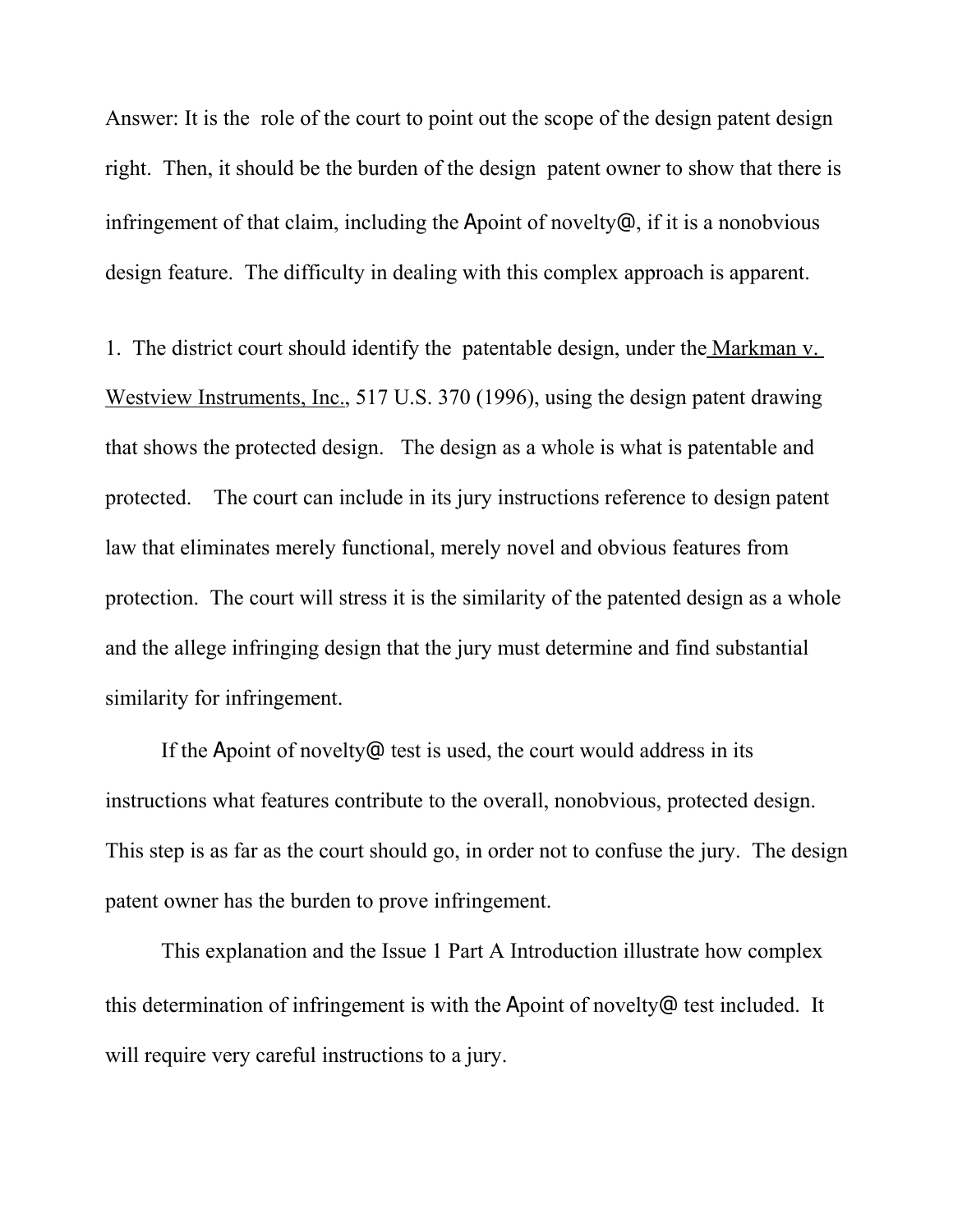**ISSUE 4: If the Apoint of novelty A test is used, should a design patentee, in defining a point of novelty, be permitted to divide closely related or ornamentally integrated features of the patented design to match features contained in an accused design?**

Answer: No

1. **The practice of selecting points of novelty to facilitate a finding of infringement should not be used, The Gorham case test of similarity infringement is applied to focus on the protected whole image, Gorham,**

**524-529.** Since design patent infringement requires a finding what the whole design in the design patent is infringed, it is not clear whether the Court is suggesting that less than the whole design is being protected. Since the similarity test in the Gorham does allow a comparison of likelihood of confusion, some features as a whole design may stand out in relation to other features that are added by alleged infringers. If the alleged infringing design is a distinctly different design it will not be an infringement.

If the Court is asking the question whether having some features in an alleged infringing design that are the same as the patented design, but the overall design patent image is not the same, the present of the points of novelty similarities would not result in infringement. If the overall designs were the same to the ordinary observer, than there will be infringement, as in the Gorham case.

It seems to the author that the fundamentals explained in Issue 1, Part A Introduction make clear that the Apoint of novelty@ use in infringement analysis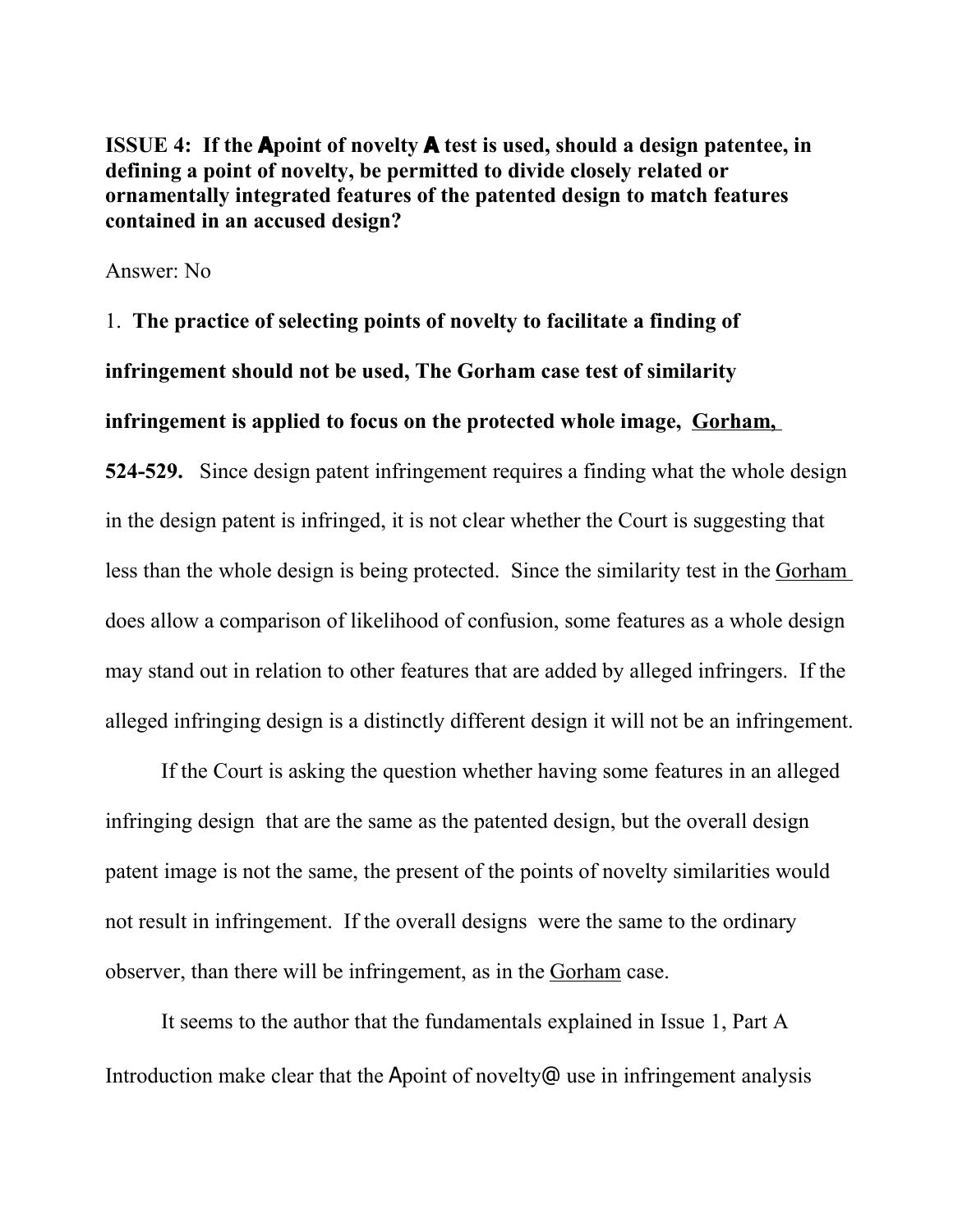creates a lot of confusion in applying the basic design patent law. For this reason,

and others, the Apoint of novelty test@ should not be used.

The Court=s questions are an excellent, in that they help identify if there are problems in applying the Apoint of novelty A test.

## **ISSUES 5 If the Apoints of novelty@ test is applied should it be permissible to find more than one Apoint of novelty@ in a patented design; and ISSUE 6: should the overall appearance of a design be permitted to be a point of novelty?** See Lawman Armor Corp. V. Winner Int=1, 449 F.3d 1190 (Fed. Cir. 2006)?

Answer: No to each issue

# **1. The approaches described in Issues 5 and 6 would create extreme confusion in**

**design patent law.** The answers on Issues 1 through 4 should be read in connection with Issues 5 and 6. As understood, the approach described in Issue 5 would be in conflict with basic patent law principle that the whole design is protected. What makes up that design includes the design features. The whole design has been determined to be nonobvious. It is not one or more features that need to be found to find an infringement. It is a substantial similarity of the whole protected design that must create a likelihood of confusion for their to be infringement. In addition, singling out one or more points of novelty is visually impractical where the design has a distinct interactive effect due to the features present. It is the overall design images that are compared.

The mere thought of this type of analysis creates confusion in thinking about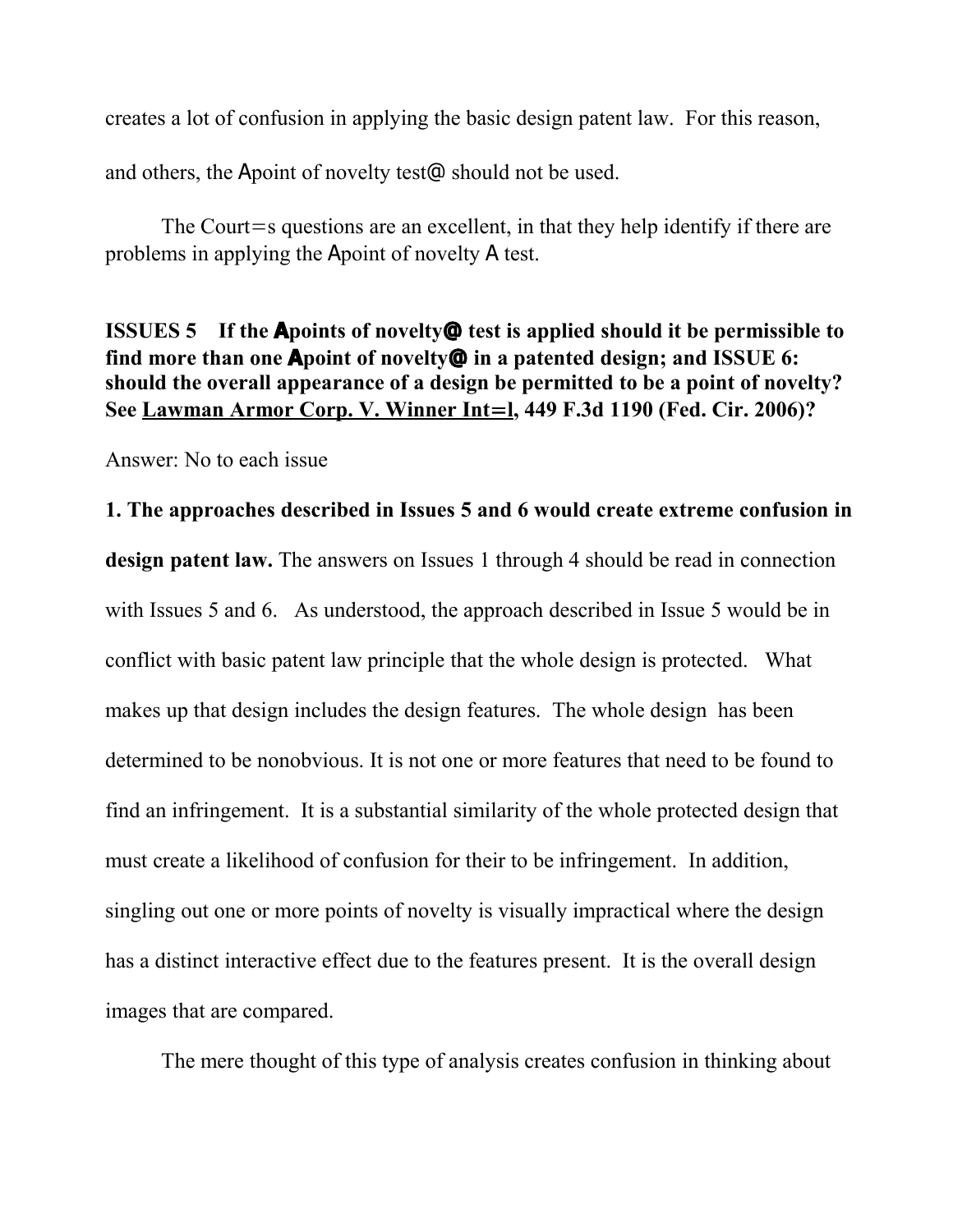the issue, which is one reason the author is having difficulty giving a clear answer to the Issue 5.

#### **2. Issue 6 is an expansion of the Issue 5 approach that creates the same**

**problems as Issue 5.** Question 6 seems to suggest overall design being a point of novelty. This approach returns the analysis to the basic test of patent law, and the question is why is the Apoint of novelty@ analysis needed?

If all the features of a design are in the point of novelty, it is the same as saying all features are new, individually, and they make up a new design never known publically before . If all these features are merely functional, what is the result? How does the Apoint of novelty@ test help the analysis? Of course the confusion over the relation to nonobvious features remain, as discussed already.

Issues 5 and 6 are good ones ,as they help us to test the real role of the Apoint of novelty@ test. When the answers are almost impossible to give without making a lot assumptions, it is time to think about how the lower courts, attorneys and juries will respond to the instructions involving the Apoint of novelty<sup> $@$ </sup> test. The author considers the Apoint of novelty@ test is not helpful.

The Federal Circuit, Court of Appeals Supplemental Opinion in the Lawman case did not provide sufficient explanation to understand how the Apoint of novelty=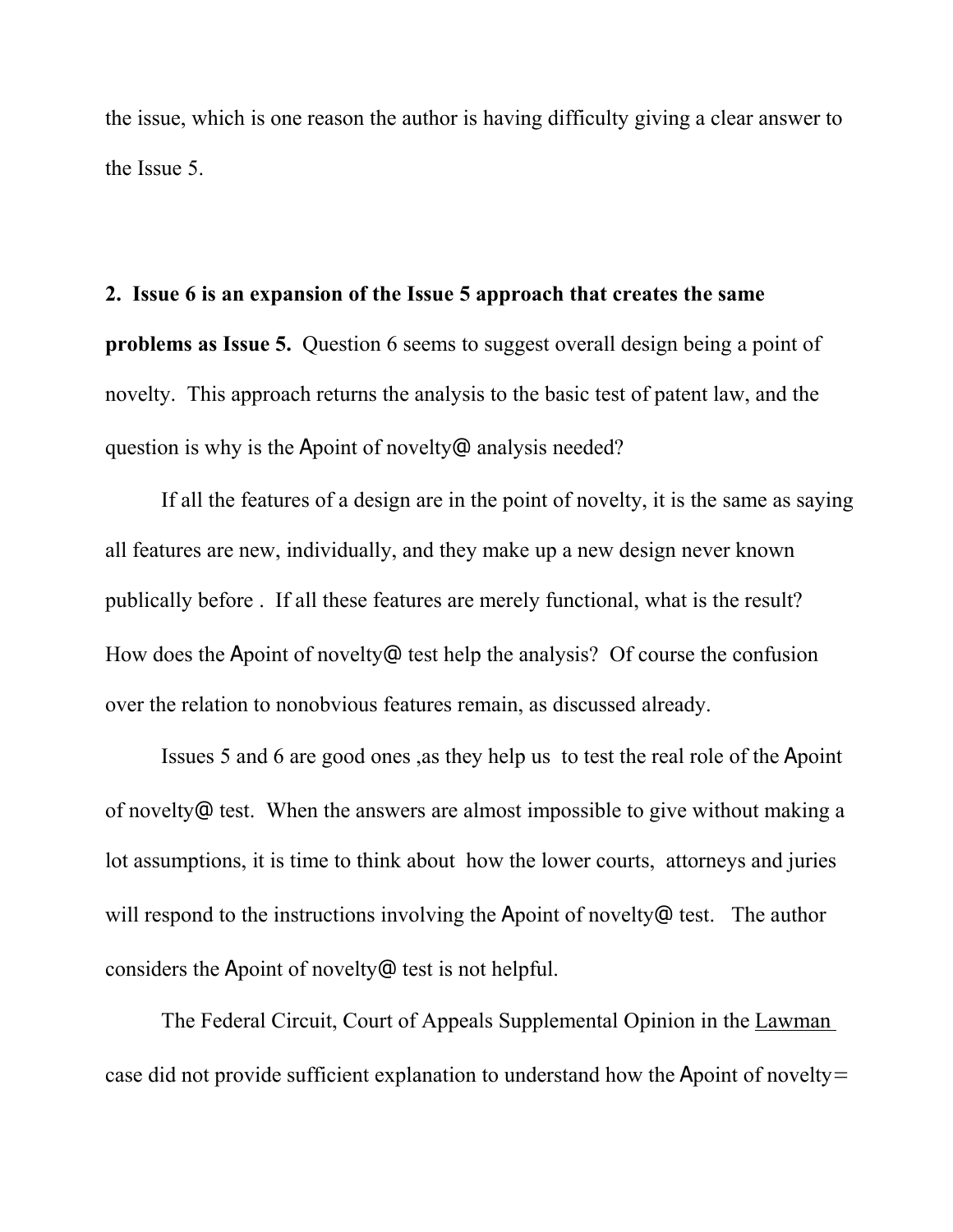test would work, in the context of the current design patent law. The en banc review of the Egyptian Goddess district court decision s an essential step in clarifying the law.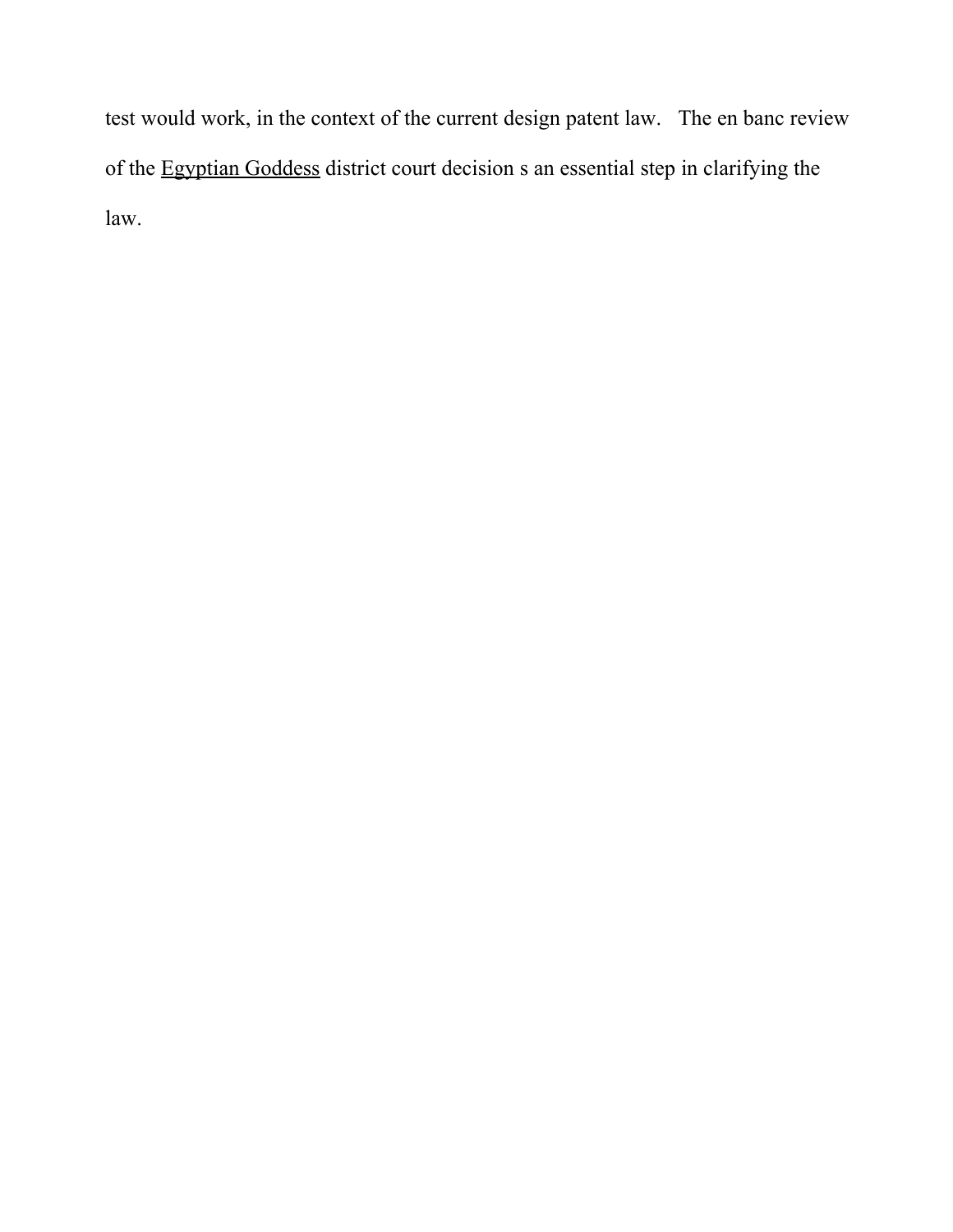## **CONCLUSIONS**

It respectfully submitted that the District Court=s decision should be reversed and the case remanded with instructions on the proper infringement test to apply. The Apoint of novelty@ test should not be used.

The author of this brief wishes to thank the court for the opportunity to submit his views on this important case.

## **ORAL ARGUMENT**

The author of this brief requests to participate in the oral argument

 $\overline{a}$ 

#### **SIGNATURE OF BRIEF**

William T. Fryer, III

Counsel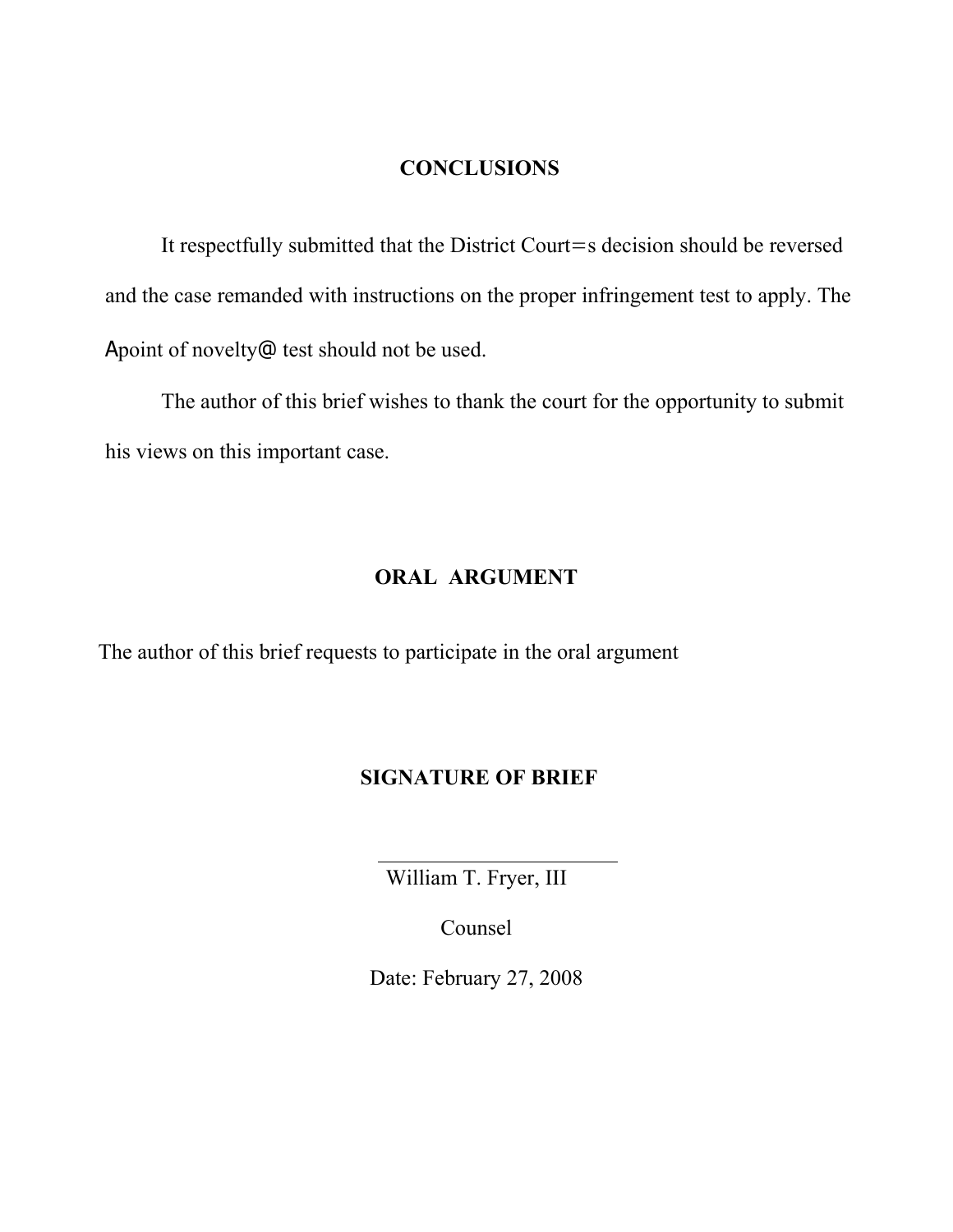# CERTIFICATE OF COMPLIANCE WITH TYPE-VOLUME LIMITATIONS, TYPEFACE REQUIREMENTS, AND TYPE STYLE REQUIREMENTS

1. This brief complies with the type-volume limitation of Federal Rules of Appellate Procedures  $32(a)(7)(B)$ .

The brief contains 3924 words, excluding the parts of the brief exempted by the Federal rules of Appellate Procedure 32(a)(7)(B)(iii).

2. This brief complies with the typeface requirements of Federal rule of Appellant Procedure 32(a)(5) and the type style requirements of Federal Rule of Appellate Procedure  $32(a)(6)$ .

The brief has been prepared in a proportionally spaced typeface using WordPerfect 12 program, in size 14 point and Times New Roman type style.

Counsel=s Signature

 $\overline{a}$